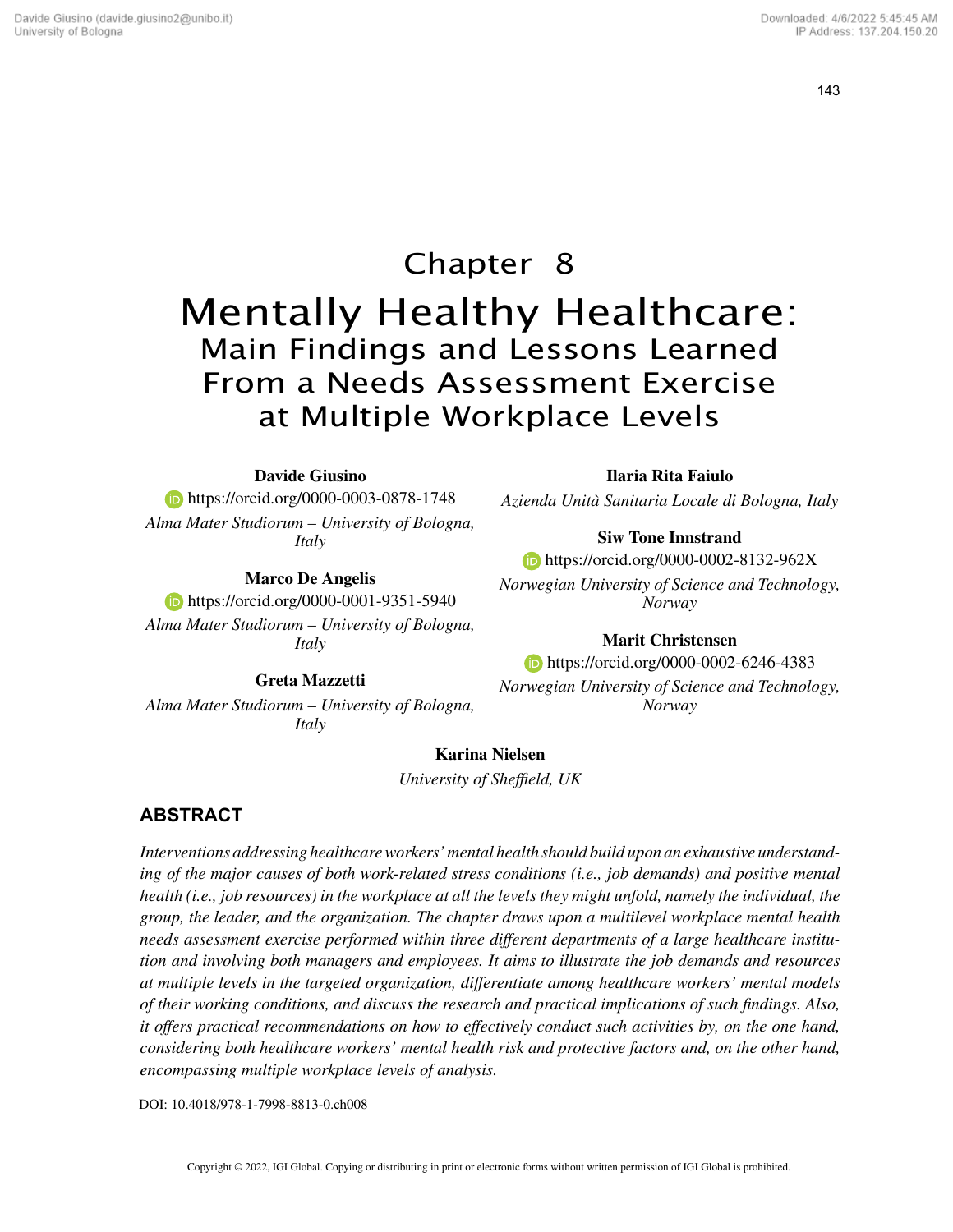# **INTRODUCTION**

In the healthcare sector, workers are at risk of suffering from poor mental health due to the characteristics of their jobs. For instance, systematic reviews and meta-analyses (e.g., Membrive-Jiménez et al., 2020) have found adverse working conditions – such as work overload, need to mediate interpersonal conflicts, time pressure, and lack of supervisor support – to contribute to the development of nursing managers' burnout symptoms like emotional exhaustion and depersonalization. Shift work may also negatively impact mental health in healthcare, so that there might be relevant differences between daytime versus nighttime healthcare workers' mental health (Brown et al., 2020). Conversely, favorable working conditions – such as work autonomy, opportunities for development at work, and influence over one's work – have been found to negatively correlate with burnout in palliative care nurses (Gómez-Urquiza et al., 2020).

Drawing upon the Job Demands-Resources (JD-R) model (Bakker & Demerouti, 2017, 2018; Schaufeli, 2017), academic literature has highlighted both negative and positive aspects of working in healthcare. The JD-R model conceives the work environment as a potential source of either positive or negative mental health depending on how the work environment is designed, organized, and managed. According to this framework, the work environment can be considered as a constellation of job demands and resources, which differently influence workers' mental health. On the one hand, job demands refer to physical, psychological, social, or organizational aspects of the job that require physical or psychological efforts from the worker. Examples may be emotional demands, team conflict, heavy workload, time pressure. As such, job demands can be understood as risk factors for healthcare workers' mental health. Nevertheless, job demands have recently been differentiated into hindering job demands and challenging job demands (Van den Broeck et al., 2010), where the former hinder the optimal functioning of the individual and the latter stimulate work engagement and individual well-being. On the other hand, job resources correspond to physical, psychological, social, or organizational aspects of the job, that healthcare workers can use to counterbalance the costs implied by job demands in terms of physical, cognitive, and emotional energy. Examples may be personal protective equipment, safety devices, cognitive and behavioral patterns, job autonomy, skill variety, performance feedback, support from colleagues or supervisors, role clarity, job control, adequate pay, job security, career opportunities. In addition, recent studies (e.g., Chen et al., 2018) have integrated job resources with personal resources from the positive psychological tradition – such as, for instance, resilience, adaptability, flexibility, optimism, self-efficacy, hope, psychological capital. Job resources are intrinsically motivating and may help healthcare workers fulfill their basic needs, achieve work-related goals, and positively influence their personal growth and development. Although both job demands and job resources can independently impact individual wellbeing, job resources may buffer job demands by enabling healthcare workers to cope with job demands. In this framework, distress results from an imbalance between job demands and resources; when job demands exceed resources, poor mental health may show up. Specifically, the JD-R model postulates two distinct processes leading to workers' mental health; through the health impairment process, high job demands are causally linked to burnout over time, while through the motivation process, high job resources result in positive outcomes.

Broetje et al. (2020) performed an integration of previous literature reviews on the topic and identified the key job demands and job resources that nursing staff perceive to be present in their work environment. Healthcare workers' main job demands included work overload, lack of formal rewards, and work-life interference. In contrast, main job resources included supervisor support, fair and authentic management,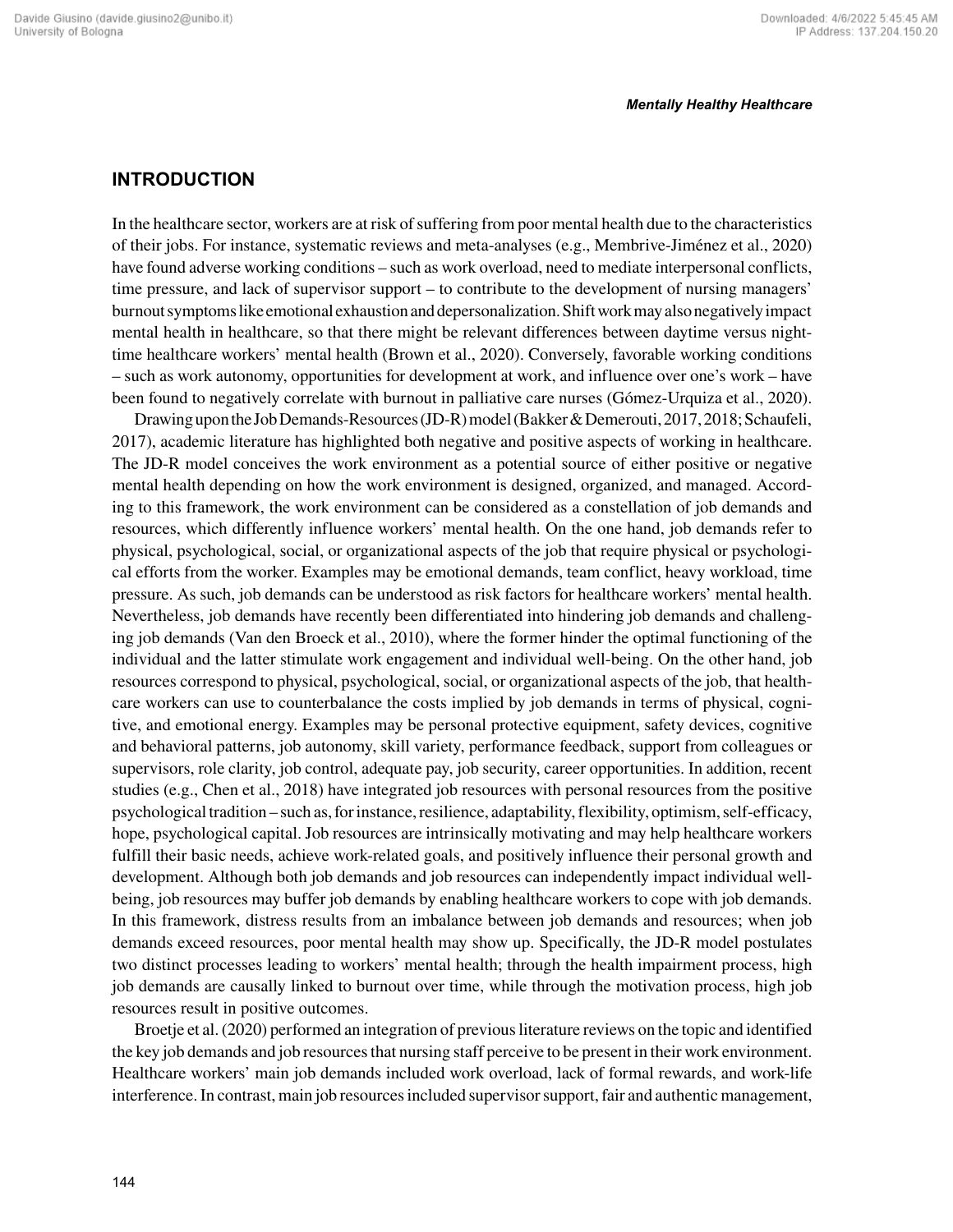transformational leadership, positive interpersonal relations, autonomy, and professional resources such as work equipment, access to necessary information, organization of work tasks.

Healthcare workers' mental illness not only constitutes an inherently undesirable human cost – that is, being mentally ill is an unpleasant experience in itself –, but it also translates into worsened quality of care (e.g., Garman et al., 2002; Teoh et al., 2020) and reduced patient safety (e.g., Cheng et al., 2020; Teo et al., 2021). Thus, effective measures should address the working conditions of healthcare workers to positively impact their mental health. On the one hand, interventions should prevent, remove, or reduce factors of healthcare workers' mental illness, namely risk factors or job demands. On the other hand, interventions should promote factors of healthcare workers' positive mental health through protective factors or job resources, thus leveraging what is already going well (e.g., Christensen et al., 2020; Nielsen & Christensen, 2021).

From an ecological perspective, the workplace can be viewed as a system made of different sub-systems, where various patterns of relationships between workers and different working environments occur. Also, workers' mental health can be seen as embedded in such a system. Consequently, mental health interventions should be developed at all systemic levels of the workplace to address potential sources of either good or poor workers' mental health (e.g., Bakker & Demerouti, 2018; Chen et al., 2018; Martin et al., 2016; Teoh et al., 2020). Specifically, sources of mental health and well-being at work can exist at four levels, such as the individual (I), the group or work team (G), the leader (L), and the organization (O). These levels are framed as the IGLO model (Day & Nielsen, 2017; Nielsen & Christensen, 2021; Nielsen et al., 2017). At the individual level, one worker's mental health can derive from work-specific cognitive, affective, and behavioral factors or resources, for instance, work-related self-efficacy and job crafting. At the group level, work-related well-being can be associated with colleagues' support and workgroup climate. The leader level encompasses workers' mental health predictors like line managers' knowledge, skills, abilities, attitudes, behaviors, and support. Finally, at the organizational level, Human Resources Management practices and policies, job design, and occupational health services can play a meaningful role in promoting or hindering workers' psychological well-being. To summarize, the individual level has to do with personal variables, the group level is about team states, processes, and dynamics, the leader level refers to characteristics of and actions implemented by managers, and the organizational level points to how both the work and the working environment are designed, managed, and organized.

When mental health interventions are introduced in organizations, an exhaustive understanding of the work environment is needed (e.g., Di Tecco et al., 2020; Fridrich et al., 2015; Ramos et al., 2020), which can be achieved through a workplace mental health needs assessment exercise. Consistent with JD-R and IGLO, such assessment should encompass, on the one hand, both job demands and job resources and, on the other hand, cover all levels of the workplace system. So, since they can allow the identification of multilevel sources of either good or bad workers' mental health within a given working environment – i.e., barriers to positive mental health at work/major causes of work-related stress and positive aspects of work/major causes of work-related mental health and well-being –, JD-R and IGLO can be deemed as flexible and easy-to-use instruments, not only to perform actual interventions, but also to conduct workplace mental health needs assessment exercises. In this regard, an integration between JD-R and IGLO can be achieved by making the individual, group, leader, and organizational levels serve as a classificatory framework for job demands and job resources. Ultimately, this framework can be deployed as a guide for a workplace mental health needs assessment exercise.

Workplace assessment activities are useful to tailor subsequent interventions according to the specific workers' needs. However, these needs may depend on how workers perceive their work environment. Ac-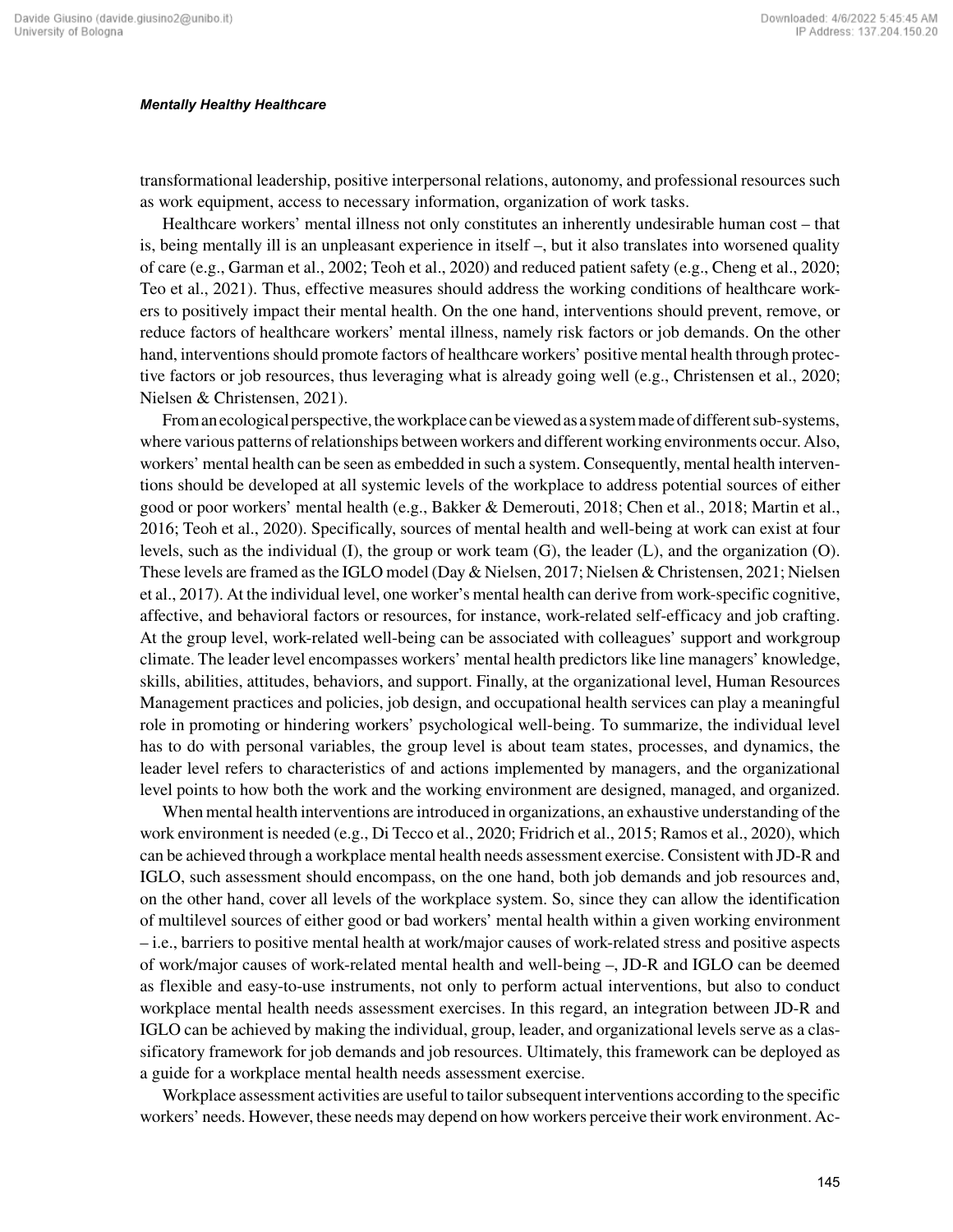cording to Persson et al. (2012), each worker has his/her mental model about his/her work environment. That is, people take cues from the work environment and make sense (e.g., Weick, 1995) and develop a certain understanding of it. This understanding is collectively shared because of common conditions that people may find themselves in together. For instance, one worker's type of perception of a given work environment may depend on the position the worker occupies within the work environment as well as on local working conditions. Similarly, a perceptual distance phenomenon (Gibson et al., 2001, 2009) may occur, whereby managers and employees do not always interpret a given work situation in the same way. This might be the case in healthcare too, where healthcare workers' perceptions of their work environment may differ depending on the hierarchical position they occupy as well as on the belonging department.

To summarize the above, by taking cues from each other at work, people develop shared mental models about their working conditions. So, these appraisals influence what workers see as being a job demand or a job resource. Therefore, it is important to gather workers' mental models of their working environment and to identify which aspects of the work environment they share according to the positions they find themselves in or local conditions. In this vein, workplace mental health needs assessment exercises should be properly contextualized (Nielsen et al., 2014; Vignoli et al., 2017). This means conducting them within the field of homogeneous work environments  $-e.g.,$  same roles, same physical space, same set of activities, same cultural setting, same working patterns, and so on –, as each work environment is likely to show its own characteristics, peculiarities, and idiosyncrasies, and therefore is not necessarily comparable to others, as much as the knowledge retrieved in one work environment is not necessarily generalizable to another one. In addition, needs assessment activities should adopt a multi-source approach to combine information from different action and acquire a comprehensive picture thanks to the triangulation of perspectives on the targeted assessment issues.

To capture workers' mental models, assessment activities need to involve workers directly (Nielsen et al., 2021). The bottom-up, participatory approach is a guiding principle in this regard. It is one of the most critical success factors of assessment and intervention activities and it consists of the direct participation of relevant employees and stakeholders throughout the whole process. According to Nielsen et al. (2010), the importance of employee participation is because it can (1) help optimize the fit with the local organizational context, (2) be considered an intervention, and (3) facilitate the intervention process. In a bottom-up perspective on workplace mental health promotion, employees should not be seen as passive subjects, but rather as active actors able to change their work environment. Such an approach is able to (1) ensure the use of relevant stakeholders' local knowledge of what the key issues are concerning job demands and job resources, (2) show what changes need to be made and how, and (3) ensure stakeholders feel valued, empowered, and looked after. By using a participatory approach, workers and their managers collectively gain resources, knowledge, and skills to identify workplace problems, develop solutions, and implement changes to improve their working conditions (Nielsen et al., 2014). Thus, employees and managers are to be considered key informants along the assessment activities (Christensen et al., 2019; Tafvelin, 2018).

The present chapter draws upon a multilevel workplace mental health needs assessment exercise performed within a healthcare setting. The overarching aim was to collect suggestions to inform the subsequent design, development, and implementation of multilevel interventions, actions, and initiatives addressing healthcare workers' mental health. The chapter will present the main findings from the needs assessment exercise and discuss a list of key insights and lessons learned from performing the field experience. Particularly, the importance of locally assessing healthcare workers' mental health by means of a contextualized, bottom-up, participatory approach will be argued. Consistently, the focus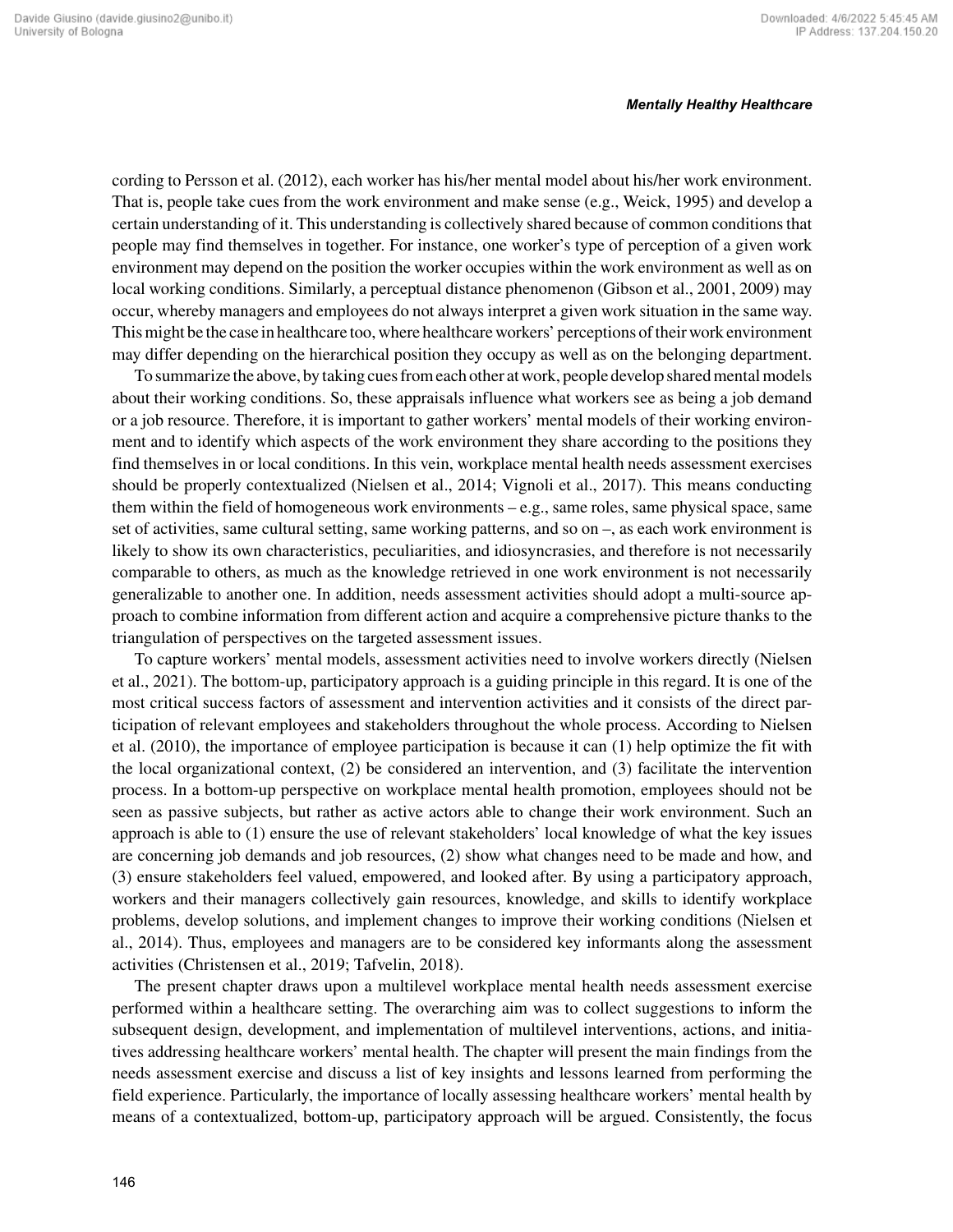of the needs assessment was on three hierarchical positions (i.e., senior managers, middle managers, employees) from three departments of the targeted healthcare organization, since (1) the implementation of subsequent interventions, actions and initiatives was planned in each of these departments, (2) this was thought to enable comparisons across both hierarchical positions and departments as well as to (3) clarify whether mental models of job demands and job resources at the different IGLO levels differed across hierarchical positions and/or departments. Thus, along the chapter, study results will be synthesized and organized according to hierarchical roles and departments and framed using JD-R and IGLO analytical categories. Finally, insights into facilitators and barriers to the implementation and effectiveness of workplace mental health needs assessment exercises in healthcare will be provided, thus raising some practical implications, solutions, recommendations, and directions for future research.

# **THE WORKPLACE MENTAL HEALTH NEEDS ASSESSMENT EXERCISE**

The workplace mental health needs assessment exercise, designed to capture job demands and job resources at IGLO levels, was carried out in three departments of a large healthcare institution in Northern Italy. The institution is one of Italy's largest public healthcare organizations in terms of size and care complexity. Its jurisdiction includes 46 municipalities on approximately 3.000 square kilometers, encompassing over 870.000 inhabitants, of which over 23% is over 65 years old, 8% is over 80 years old, and 11% is made of foreign residents. The organization is divided into six territorial districts, extending across the metropolitan area, and is composed of six hospital departments, four territorial department, and five support departments. It has nine district clinics, a growing number of healthcare facilities for older adults, and outpatient clinics spread throughout the whole metropolitan area. It employs over 9.000 professionals, more than 1.300 of which are physicians and 5.100 are care workers.

In the present chapter, the three targeted departments will be named Department A, Department B, and Department C to preserve privacy and anonymity. Each department is different from the others not only in terms of size and discipline, but also because of unique work and organizational cultures. First, Department A counts around 600 employees and most of the clinical activities performed here by healthcare workers are characterized by emergency and urgency. These activities are multidisciplinary and take place in different buildings spread over and beyond the metropolitan area. Second, Department B counts around 600 employees, and it is a multidisciplinary medical institute whose clinical activities – e.g., prevention, diagnosis, and non-surgical treatment of several diseases – are quite routine as compared to Department A. These activites are also spread over the urban territory, such that Department B may include both people working in central hospitals and people working in peripheral hospitals. Third, Department C counts about 300 employees and it consists of a both clinical and research institute, where the medical and the academic mindsets intertwine. Given its monodisciplinary focus and strive for scientific excellence, Department C is considered as more of a specialized hospital. Different from the other two departments, all activities performed by Department C's healthcare workers take place in one building only. Despite the General Director of the main healthcare organization being the same for all three departments, the management style may differ significantly across them, also due to the presence of different senior and middle managers. Also, the three department do not necessarily show the same working patterns, processes, and procedure, as well as they are not necessarily equipped in the same way in terms of technical, financial, and human resources. All these differences between the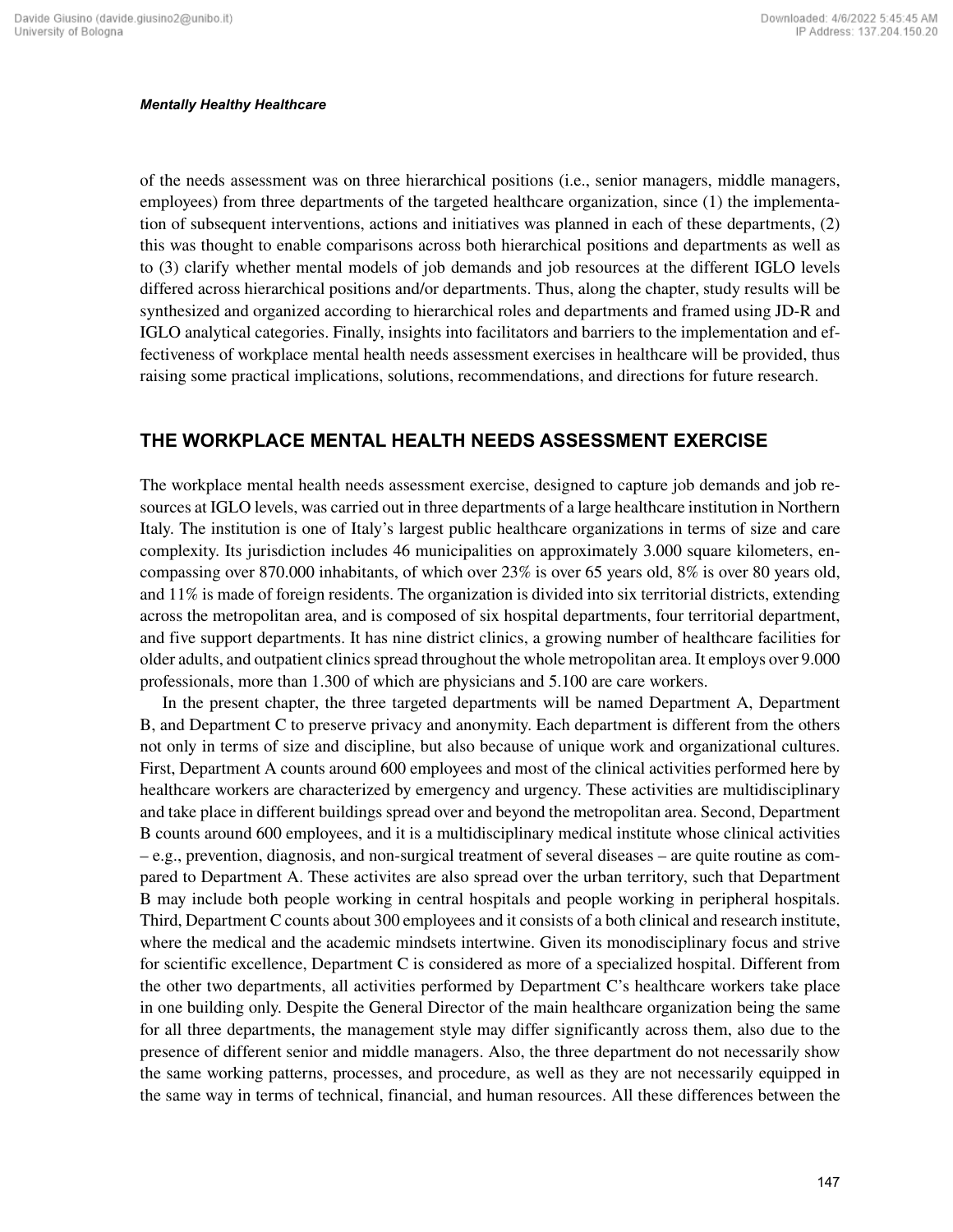three departments legitimated the need for differently investigating working conditions and healthcare workers' mental models in each of them.

The workplace mental health needs assessment methodology comprised four main parts, such as (1) a quali-quantitative contextual measurement, aiming to capture the extent to which management was committed to dealing with mental health issues, what sort of policies, practices, and programmes were in place in the healthcare setting and how they were perceived, (2) semi-structured individual interviews with middle and senior managers, aiming to understand middle and senior managers' experiences, ideas and perspectives around the needs for multilevel interventions to improve mental health for their employees, (3) focus groups with employees, aiming to gain mutual knowledge of psychosocial factors affecting mental health at work, and (4) an action plan workshop with a Steering Committee composed of main organizational stakeholders, aiming to identify strategies and interventions needed to improve mental health in the workplace in each department. In the targeted organization, middle managers corresponded to coordinators of work teams within the hospital departments – for instance, they might be head nurses managing other nurses or head physicians managing other physicians. In contrast, senior managers corresponded to directors or heads managing all the employees of the hospital departments.

# **Contextual Measurement: The Organizational Perspective**

## **Methods**

Contextual measurement consisted of a survey to be completed by a small group of employee representatives and investigating three thematic areas, namely (1) description of policies, programs, and practices within the organization, (2) perception of policies, programs, and practices, and (3) management support, commitment and priority, and organizational communication, involvement, and participation. The instrument was composed of 7 open-ended questions for part (1). Eleven Likert-type items were used for part (2) and inspired from the Workplace Integrated Safety and Health (WISH) assessment by Sorensen et al. (2018) and López Gómez et al. (2021). Twelve Liker-type items were used for part (3) and inspired from the Psychosocial Safety Climate (PSC-12) assessment by Hall et al. (2010). The Health and Safety Manager, the Workers Safety Representative, and each Director of the three departments contributed to completing the survey. Qualitative text data went through full NVivo content analysis (Bazeley & Jackson, 2013), while quantitative answers were used to complement the summaries of qualitative findings.

# **Results**

Despite work was not reported to be systematically and preventatively designed, organized, and managed with the explicit aim of promoting healthcare workers' mental health – with the only exception being the organization of work shifts –, some structured practices could be identified. Monthly team meetings were reported to be held whereby employees can discuss both work-related issues and concerns about mental health. These meetings were reported to help conflict management thanks to adopting a mediating leadership style. A "feedback meeting" was mentioned as part of a more extensive performance evaluation system and reported as an occasion for employees to express concerns. A "Counsellors of Confidence" group was reported to be elected by senior management to be voluntarily consulted by employees about psychosocial issues. Psychological support service was reported to be provided to employees by the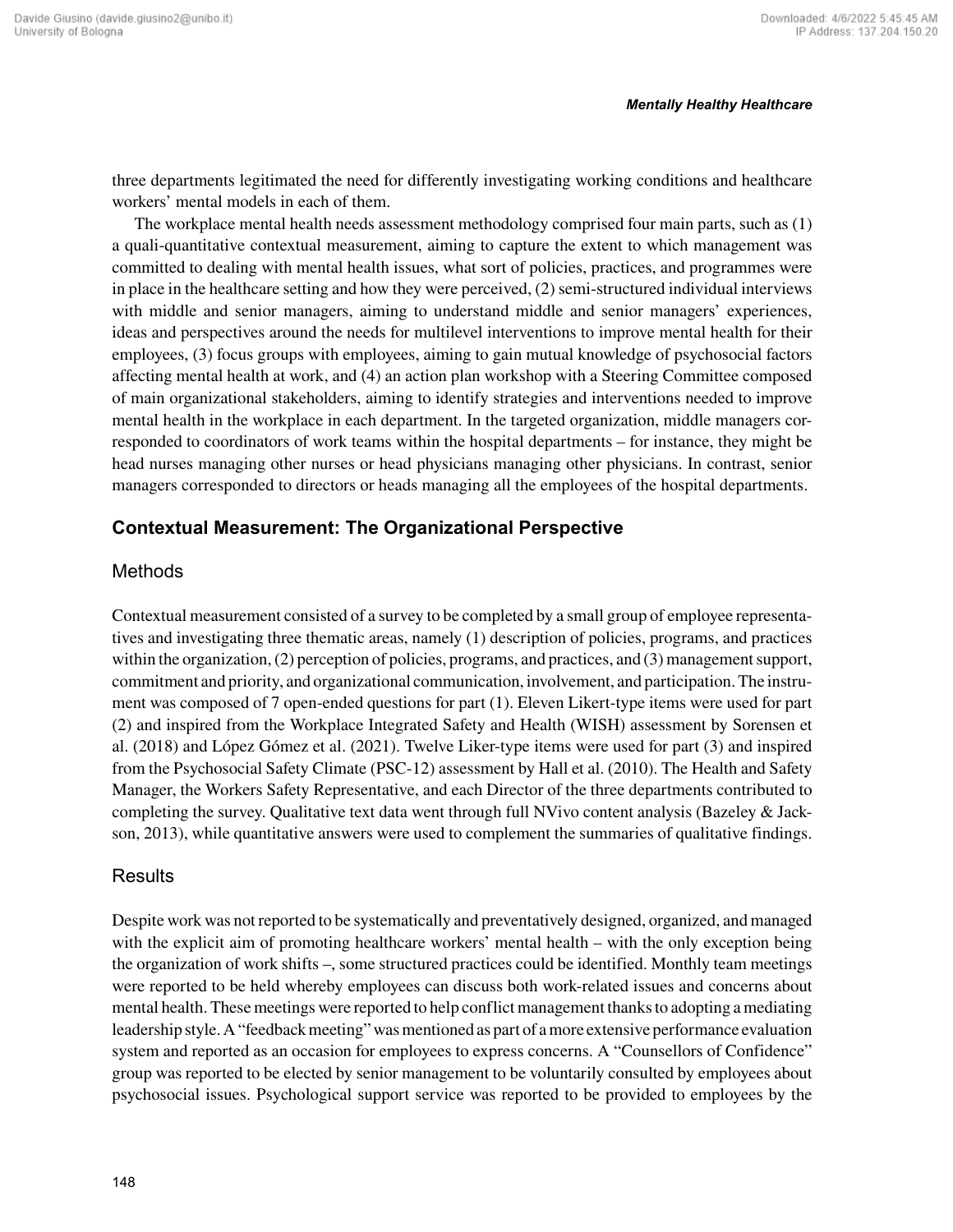Health and Safety Department. The occupational physician was reported to hold a decisive role "as a proxy" in guiding workers to suitable facilities for their needs.

Several initiatives aimed to promote workplace mental health were mentioned such as, for instance, organizational climate assessments and work-related stress surveys. However, participation in such initiatives was described as increasable, lack of impact from these initiatives beyond mere diagnosis was perceived, and some participants appeared more aware than others. Interviewees themselves agreed about internal organizational communication being a need to address for the organization to be able to support workers' mental health. Specific professional categories – e.g., vulnerable workers, workers caring for the elderly, workers with problematic children, workers with work-life balance issues – were reported to be able to take advantage of some mental health-related benefits such as telework, flex time, part-time work, reduced waiting time for healthcare professionals when needing medical diagnostic services, and specially discounted public transport subscriptions.

The COVID-19 pandemic outbreak was reported to have negatively impacted these organizational services, compelling workers to remain at work with limited opportunities for holidays. Nevertheless, extra hours were reported to have been rewarded by regional incentives. Organization-wise, COVID-19 impact on the working environment was reported as a passed test for organizational resilience and adaptability, teaching the organization to implement flexible and agile organizational models instead of old and rigid ones. Breaks, training opportunities, adequate equipment, and financial affordability of basic survival needs – i.e., board and lodging – were reported as organization's strengths. On the other hand, despite a reported increase in managerial sensitivity towards workplace mental health matters, it was reported that senior management commitment to the topic could increase by providing substantial support beyond the formal responsibilities, giving employees' mental health priority above productivity, and being proactive rather than reactive towards initiatives to promote mental health at work.

# **Semi-Structured Individual Interviews: The Managerial Perspective**

# Methods

Twenty-one one-hour semi-structured individual interviews with senior and middle managers were conducted. In Department A, two senior managers and three middle managers were interviewed  $(n = 5)$ . In Department B, four senior managers and six middle managers were interviewed  $(n = 10)$ . In Department C, two senior managers and four middle managers were interviewed  $(n = 6)$ . The interviews investigated (1) perceptions, knowledge, and attitudes towards mental health in the workplace, (2) hindering and facilitating aspects for the middle/senior managers' role in promoting and/or preventing mental health issues at work, (3) needs towards creating a mentally healthy workplace, (4) barriers and triggers related to implementing workplace mental health initiatives, and (5) proposals to create and implement workplace mental health initiatives successfully. Interviews were audio-recorded and transcribed qualitative text data went through NVivo deductive content analysis (Bazeley & Jackson, 2013).

# Results: Job Demands and Job Resources at IGLO levels in the Healthcare Institution as Reported by Senior Managers

In Department A, healthcare workers' intrinsic motivation to ensure patients' health and well-being was mentioned as an individual-level personal resource. At times, this motivation was reported to drive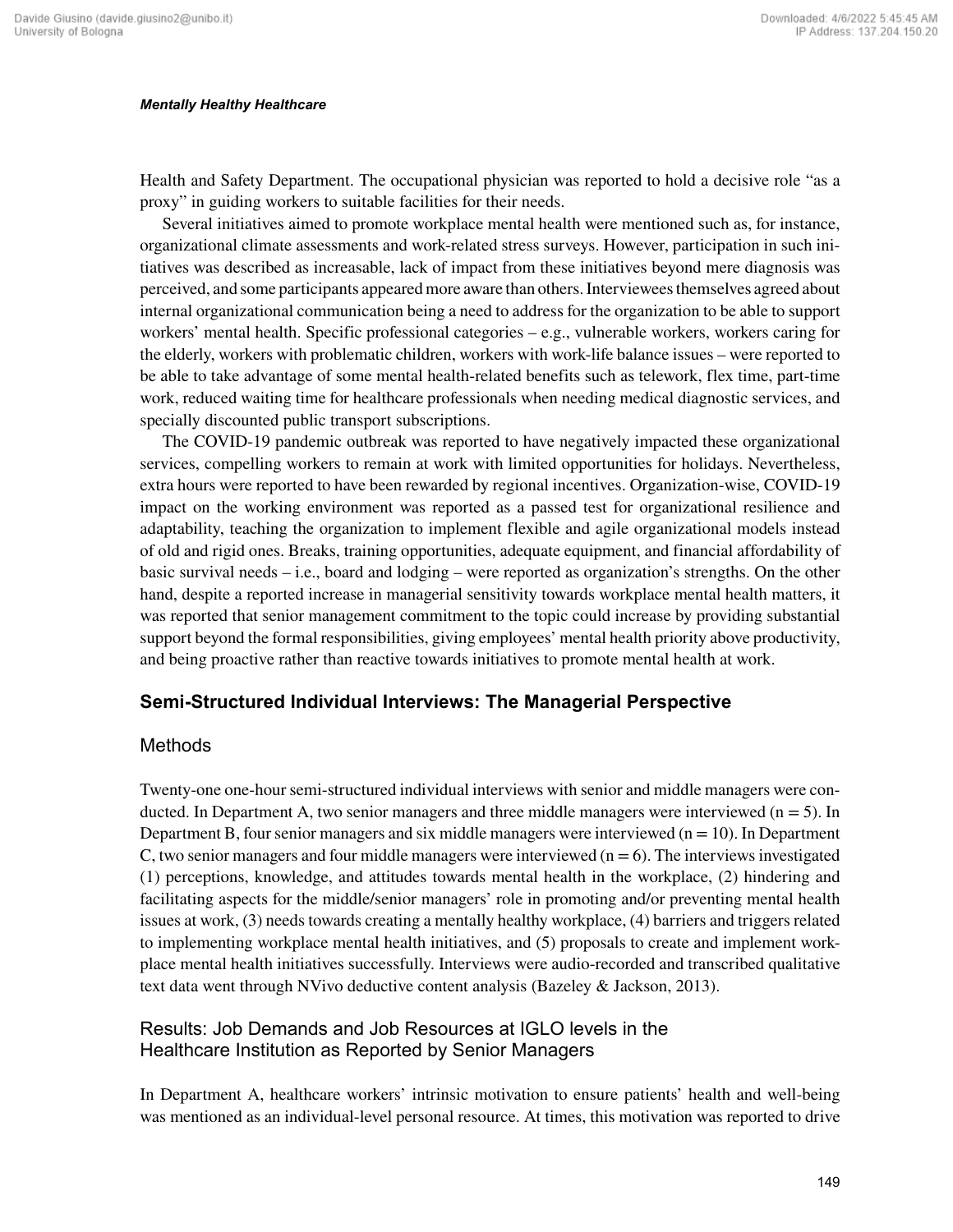employees to take initiatives to improve their own well-being. A positive team climate was reported as a group-level resource, as indicated by effective teamwork, cooperation, collaboration, cohesion, open communication, and ability to manage interpersonal conflicts. Especially cooperation among and between senior and middle managers was mentioned, as it was stated, "[…] through working groups, through meetings, which we do periodically, through observation, we try to understand how to strengthen the service and individuals". Nevertheless, mental health problems were reported to be perceived as an individual weakness, which may be due to some degree of stigma – i.e., group-level demand. At the leader level, a compassionate, supportive, and empowering leadership style was self-reported as a crucial resource, especially to pay attention to younger employees and to make employees feel valued; for instance, "I involve interns in our activities and meetings as much as possible. In my opinion, it is an involvement that gives them the feeling of being valued". The middle managers' role was depicted as extremely important, as they hold direct and constant contact with employees – "they are the first contact with the staff, so it is a vital role because they are the ones that absorb a whole series of situations, which are not only organizational but also relational and emotional, at times". At the organizational level, understaffing and high turnover rates were linked to high workload. Continuous and rapid organizational changes, such as departmental restructuring, were linked to employees feeling pressed to adapt to topdown superimposed changes. There was a perception of lacking workplace mental health organizational policies. Limited physical space to properly treat all patients was mentioned. A desire for more open and inclusive organizational communication was expressed. On the other hand, the availability of the Health and Safety Department was perceived as a resource helping to support workers' positive mental health.

In Department B, low employee motivation was mentioned among individual-level job demands. At the group level, the main resource reported was the availability of multidisciplinary teams composed of diverse expertise, skills, and abilities, which were deemed necessary to deal with patients' medical complexity. Team cohesion and open attitudes towards mental health in the workplace were also mentioned. Still, communication between doctors was described as fragmented. At the leader level, leading by example, actively working within the healthcare unit, valuing employee participation and involvement, bottom-up decision-making, and encouraging all professionals to adopt a shared vision supporting departmental identity were self-reported as job resources. For instance, it was stated, "my colleagues have embraced my idea of seeing and thinking of this department as a large operational unit, as a whole". About job demands, a lack of open discussion among all decision-making's stakeholders was mentioned as raising the risk of affecting employees adversely. At the organizational level, senior managers felt their needs supported by the organization as well as workers' psychological well-being ensured by participatory, bottom-up decision-making process. On the other hand, lack of recognition of Department B's value for patients' health, politically determined cuts to beds and personnel, high turnover rates, patient-specific medical complexity, lack of control over tasks and work pace, workload, long shifts, work-life unbalance, lack of professional recognition, and dealing with interpersonally challenging patients and patients' relatives were reported as job demands. For instance, it was stated, "It is a department where the patient is dependent on you, it can be a chronic patient, an elderly patient, a fragile patient as if to say it is a patient who needs commitment and involves a high workload".

In Department C, low work engagement and employee commitment were mentioned as individuallevel job demands, especially related to older workers. High work-related emotional loads were linked to medical situations involving children and patients' families. Employees' resistance to change, poor flexibility, and poor openness to learning and development opportunities were cited as to potential obstacles to future interventions' effectiveness. At the group level, interpersonal conflicts, both among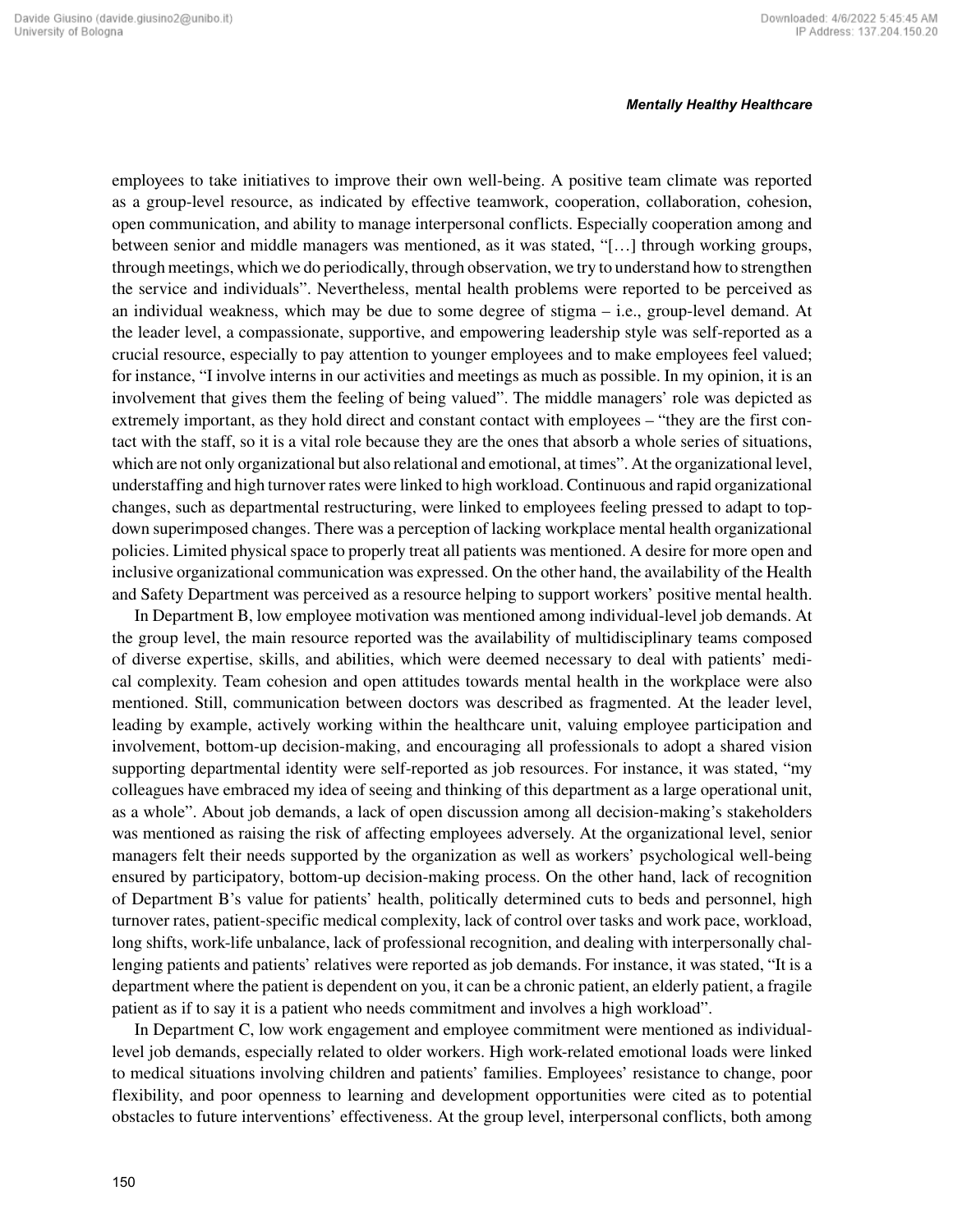peers and different hierarchical roles, were reported as a job demands, whereas no group-level job resources were mentioned. At the leader level, a supportive, empowering, and intellectually stimulating managerial style was self-reported as fostering team cohesion and providing followers' needs with proper listening as much as possible. Several demands were attached to leaders' role, such as coordination of multiple tasks, monitoring collaboration after organizational changes, and poor learning opportunities for leaders. These demands were reported as preventing leaders from always ensuring a positive team climate. At the organizational level, job demands included excessive bureaucracy, top-down management decisions, lack of workers' involvement in decision-making processes, lack of technological support, unequal distribution of technological devices around the hospital, inaccurate evaluation feedback, and poor career opportunities. These demands were perceived as linked to organizational management's unawareness of actual ward issues. On the other hand, equal career and learning opportunities, high task rotation against boredom and monotony, and the psychological support service in the department were reported as job resources.

Table 1 summarizes job demands and job resources at IGLO levels in the healthcare institution as reported by senior managers.

# Results: Job Demands and Job Resources at IGLO levels in the Healthcare Institution as Reported by Middle Managers

In Department A, no job resources were mentioned at the individual level. Conversely, high physical, psychological, and emotional demands were referred to, as well as symptoms of psychological distress and physical fatigue. For instance, it was stated, "As soon as you arrive in the morning, you have to take charge a little bit of the whole team, and also manage their specific situations, person by person, so you have to involve everyone at the same time". At the group level, exchange of positive feedback within teams was reported among job resources. Among job demands, interpersonal conflict was linked to unfair career opportunities and lack of recognition from the management. At the leader level, a supportive and participatory leadership style was described as prompting a sense of organizational identification and shared mission and vision. On the other hand, poor learning opportunities for leaders were perceived as job demands. At the organizational level, long shifts affecting healthcare workers' work-life balance and conflicts with patients and/or patients' relatives were listed among job demands. For instance, it was stated, "[…] the typical customer/patient has changed. The user's expectations have changed, everyone comes a bit arrogant, and it is a very, very difficult position the one that you have". No organizationallevel job resources were mentioned by middle managers in Department A.

In Department B, no job demands, nor job resources were mentioned at the individual level. A positive team climate was reported as a group-level resource, as indicated by cohesion, support, collaboration, trust, and good group communication. For instance, it was stated, "[…] being able to feel like someone whose point of view is being asked is already a great openness". At the leader level, lack of leadership training was reported as a job demands, whereas informally acquired leadership skills to manage employees' health and well-being were self-reported as job resources. At the organizational level, organizational support towards workplace mental health initiatives was reported as a job resource, even if such support was described as reactive rather than proactive, and although such initiatives were described as discontinuous and little participated. Understaffing, high turnover rates, long shifts, work overload, and work-life unbalance were listed as job demands. Continuous and rapid organizational changes, such as departmental restructuring, were reported as a further job demand, as it was stated, "There were times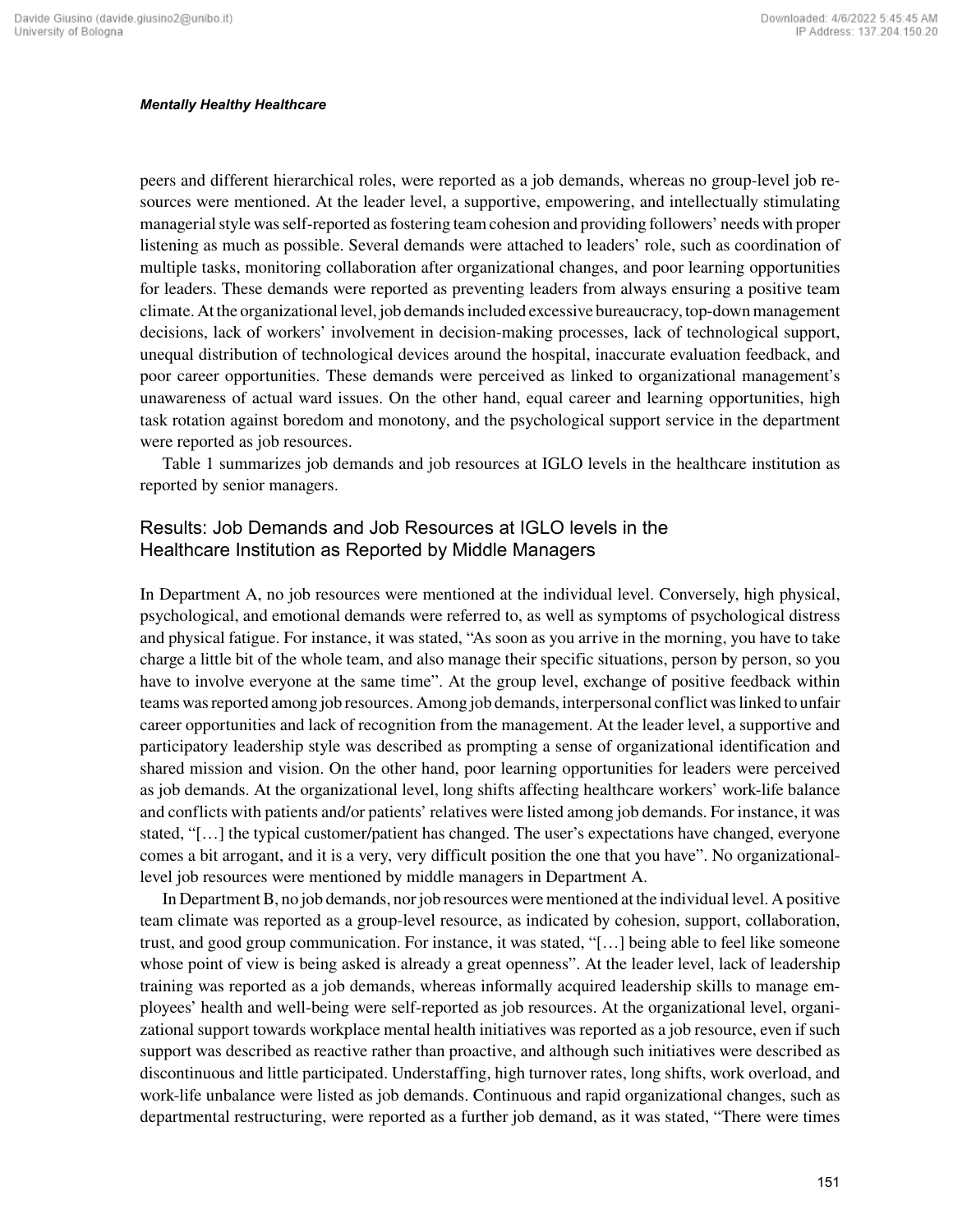when people found themselves embedded in a new setting and therefore the references between peers and superiors were not yet clear". Finally, infrequent organizational communication and top-down decisionmaking were reported to make employees' professional value feel not recognized, as it was stated, "there would be a strong need to share what are the goals that we all have to try to achieve, and not so much between peers but between the different existing hierarchies".

|              | <b>Job Demands</b>                                                                                                                                                                                                                                                                                                                                                                                                                                                                 | <b>Job Resources</b>                                                                                                                                                                                                                                                                                                                                                        |
|--------------|------------------------------------------------------------------------------------------------------------------------------------------------------------------------------------------------------------------------------------------------------------------------------------------------------------------------------------------------------------------------------------------------------------------------------------------------------------------------------------|-----------------------------------------------------------------------------------------------------------------------------------------------------------------------------------------------------------------------------------------------------------------------------------------------------------------------------------------------------------------------------|
| Department A | <i>Individual</i><br>$\bullet$ None.<br>Group<br>• Mental health stigma.<br>Leader<br>$\bullet$ None.<br>Organization<br>• Understaffing.<br>• Turnover.<br>· Workload.<br>· Organizational changes.<br>• Lacking workplace mental health policies.<br>• Limited physical space.<br>• Poor organizational communication.                                                                                                                                                           | <i>Individual</i><br>• Intrinsic motivation.<br>Group<br>• Positive team climate.<br>Leader<br>• Compassionate, supportive, and empowering leadership.<br>Organization<br>• Health and Safety Department.                                                                                                                                                                   |
| Department B | <b>Individual</b><br>• Low employee motivation.<br>Group<br>• Fragmented communication between doctors.<br>Leader<br>• Lack of open discussion among decision-making's<br>stakeholders.<br>Organization<br>• Lack of recognition.<br>• Cuts to beds and personnel.<br>• Turnover.<br>• Patients' medical complexity.<br>• Lack of job control.<br>· Workload.<br>• Long shifts.<br>· Work-life unbalance.<br>• Organizational changes.<br>• Interpersonally challenging customers. | <i>Individual</i><br>$\bullet$ None.<br>Group<br>• Multidisciplinary teams.<br>• Team cohesion.<br>• Open attitudes towards mental health.<br>Leader<br>• Leading by example.<br>• Working within healthcare unit.<br>• Valuing employee participation.<br>• Bottom-up decision-making.<br>• Supporting departmental identity.<br>Organization<br>• Organizational support. |
| Department C | <i>Individual</i><br>• Low employee engagement/commitment.<br>· Emotional load.<br>• Resistance to change.<br>Group<br>• Interpersonal conflicts.<br>Leader<br>• Coordination of multiple tasks.<br>• Managing organizational changes.<br>• Poor learning opportunities for leaders.<br>Organization<br>• Bureaucracy.<br>• Top-down management.<br>• Lack of technological support.<br>• Inaccurate feedback.<br>• Poor career opportunities.                                     | Individual<br>$\bullet$ None.<br>Group<br>$\bullet$ None.<br>Leader<br>• Supportive, empowering, and intellectually stimulating<br>leadership.<br>Organization<br>• Equal career opportunities.<br>• Equal learning opportunities.<br>• Task rotation.<br>• Psychological support service.                                                                                  |

*Table 1. Job demands and job resources at IGLO levels as reported by senior managers*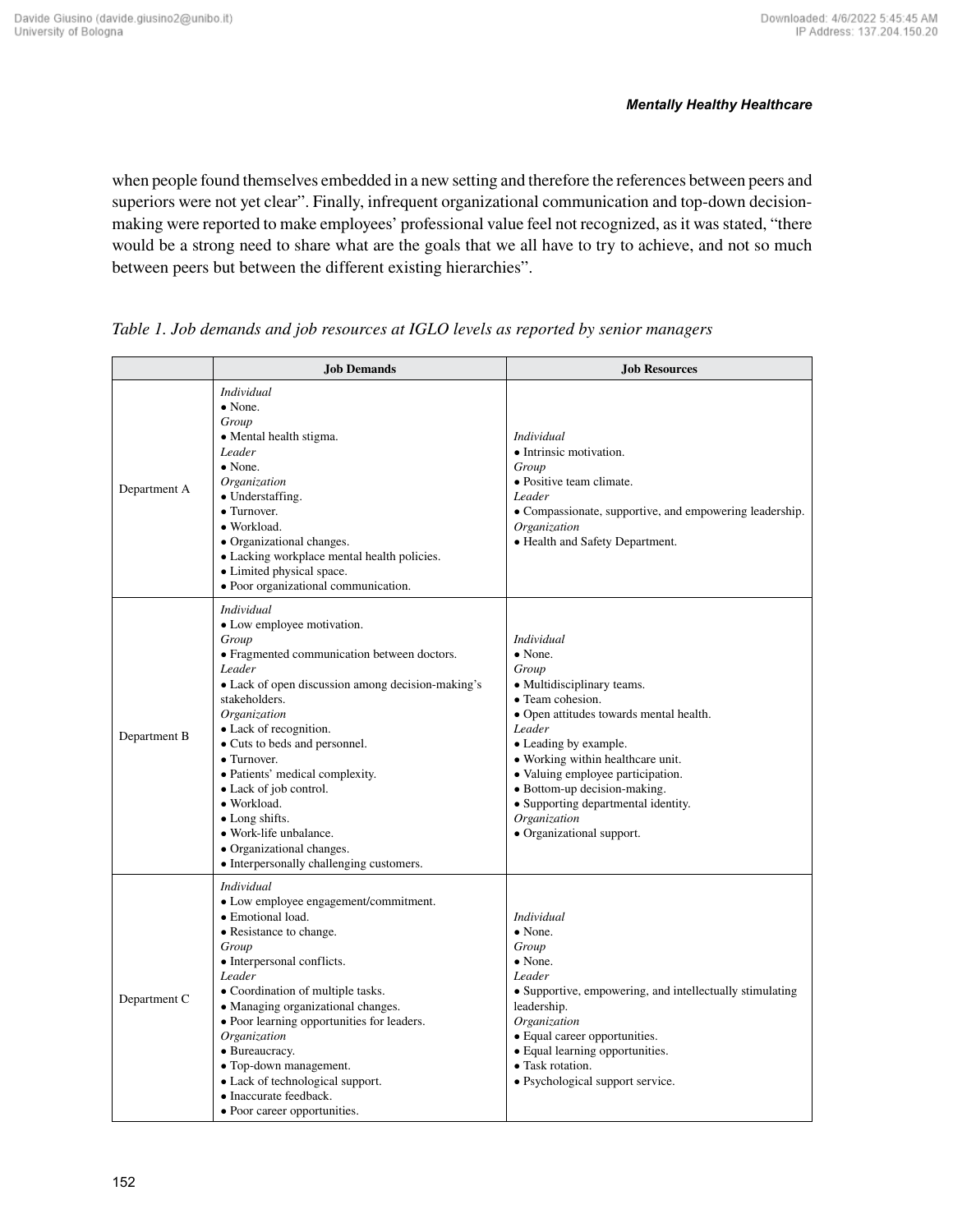In Department C, poor personal flexibility was mentioned as an individual-level job demand. At the group level, positive team climate was reported as a job resource, as indicated by cohesion, openness to mental health problems, and quality teamwork. For instance, it was stated, "There is a beautiful environment and exchange between specialists, which allows us to grow together". On the other hand, concern was expressed that such a cohesive, established, and long-lasting team may reveal counterproductive over time when faced with needs for change or adaptations. For instance, it was stated, "When I came to run this facility, I felt as if I was dealing with people who were all very rigid and reluctant to change". Lack of communication skills training was also mentioned. At the leader level, a supportive, proactive, democratic, and bottom-up leadership style was described. At the organizational level, a lack of psychological support was linked to poor employee involvement. Work overload and cumbersome bureaucracy were mentioned as additional job demands, along with lack of support when dealing with interpersonally challenging patients' relatives. Low rates of sick leaves were mentioned as an organizational-level resource.

|              | <b>Job Demands</b>                                                                                                                                                                                                                                                                                                                     | <b>Job Resources</b>                                                                                                                                                                                 |
|--------------|----------------------------------------------------------------------------------------------------------------------------------------------------------------------------------------------------------------------------------------------------------------------------------------------------------------------------------------|------------------------------------------------------------------------------------------------------------------------------------------------------------------------------------------------------|
| Department A | <b>Individual</b><br>· Psychological distress.<br>• Emotional demands.<br>• Physical fatigue.<br>Group<br>• Interpersonal conflicts.<br>Leader<br>• Poor learning opportunities for leaders.<br>Organization<br>• Unfair career opportunities.<br>• Long shifts.<br>• Work-life unbalance.<br>• Interpersonally challenging customers. | <i>Individual</i><br>$\bullet$ None.<br>Group<br>• Mutual positive feedback.<br>Leader<br>• Supportive and participatory leadership.<br>Organization<br>$\bullet$ None.                              |
| Department B | <i>Individual</i><br>$\bullet$ None.<br>Group<br>$\bullet$ None.<br>Leader<br>• Lack of leadership training.<br>Organization<br>• Understaffing.<br>• Turnover.<br>• Long shifts.<br>· Workload.<br>• Work-life unbalance.<br>• Poor organizational communication.<br>• Top-down decision-making.                                      | <i>Individual</i><br>$\bullet$ None.<br>Group<br>• Positive team climate.<br>Leader<br>• Employee well-being management skills.<br>Organization<br>• Support to workplace mental health initiatives. |
| Department C | <i>Individual</i><br>• Poor flexibility.<br>Group<br>• Excessive cohesiveness.<br>• Lack of communication skills training.<br>Leader<br>$\bullet$ None.<br>Organization<br>• Lack of psychological support.<br>· Workload.<br>• Bureaucracy.                                                                                           | <b>Individual</b><br>$\bullet$ None.<br>Group<br>• Positive team climate.<br>Leader<br>• Supportive, proactive, democratic, bottom-up<br>leadership.<br>Organization<br>• Low rates of sick leaves.  |

*Table 2. Job demands and job resources at IGLO levels as reported by middle managers*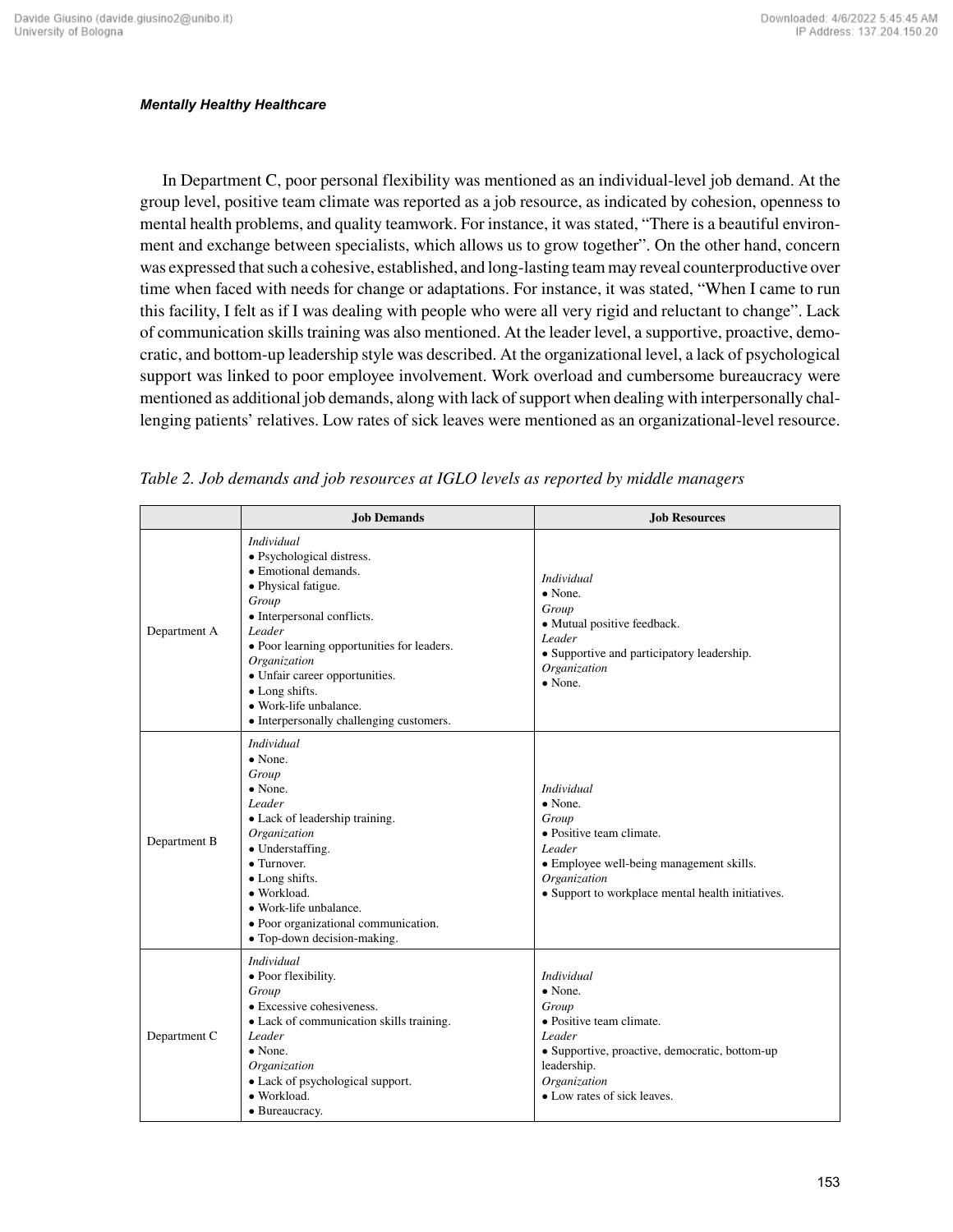Table 2 summarizes job demands and job resources at IGLO levels in the healthcare institution as reported by middle managers.

# **Focus Groups and Cognitive Mapping: The Employee Perspective**

## Methods

Four two-hour focus groups with 27 healthcare professionals were conducted. In Department A, two focus groups took place with a total of three doctors, eight nurses, and four healthcare assistants ( $n =$ 15). In Department B, one focus group was conducted with two doctors, three nurses, and one healthcare assistant  $(n = 6)$ . In Department C, one focus group was conducted with six nurses and two healthcare assistants  $(n = 8)$ , whereas doctors could not participate. The focus groups investigated (1) perceptions, knowledge, and attitudes towards mental health in the workplace, (2) hindering and facilitating working conditions for mental health issues at work, and (3) needs towards creating a mentally healthy workplace. Focus groups were audio-recorded and transcribed qualitative text data went through NVivo deductive content analysis (Bazeley & Jackson, 2013).

Each focus group included a cognitive mapping exercise to gather healthcare workers' reflections on how job demands and job resources at different IGLO levels interact with each other. To ensure all employees having the same understanding about workplace mental health, the exercise started with an explanatory video of the JD-R model. Then, participants were given five minutes to individually note up to three keywords reflecting the current main issues for their mental health they perceived in their workplace. With this reflection in mind, participants were asked to fill in green post-it notes with at least three job resources and red post-it notes with at least three job demands. This first part of the exercise was carried out without seeing the cognitive map not to bias participants' ideas with predefined categories, but to make them think freely.

Subsequently, the facilitator introduced the actual cognitive map. On the map, some gears illustrated how the IGLO levels interact with each other in the workplace system. There were three smaller gears for the individual  $(I)$ , the group  $(G)$ , and the leader  $(L)$ , placed within a larger gear for the organization (O). Each gear had some example work-related categories attached to its teeth, typical for a (un)healthy workplace, which the facilitator provided some brief explanation about. However, there was also room for additional categories, if needed, which the facilitator could fill in by the unmarked teeth on the gears. Employees were instructed to place their post-it notes on the most suitable category. The facilitator could assist participants by discussing the reported job demand or job resource. Post-it notes that could not be placed clearly could be parked on a "P" area and discussed further later. Finally, participants' statements were discussed collectively in the group. The facilitator sorted participants' statements according to the map categories to check whether some were misplaced and/or pertained to multiple categories. "Parked" statements were discussed to identify the best fit on the map. The facilitator moved the green and red post-it notes around the map and drew relationships, if any, with a marker pen. (S)he summarized the most important discussion points and asked if participants had anything to add before concluding the meeting.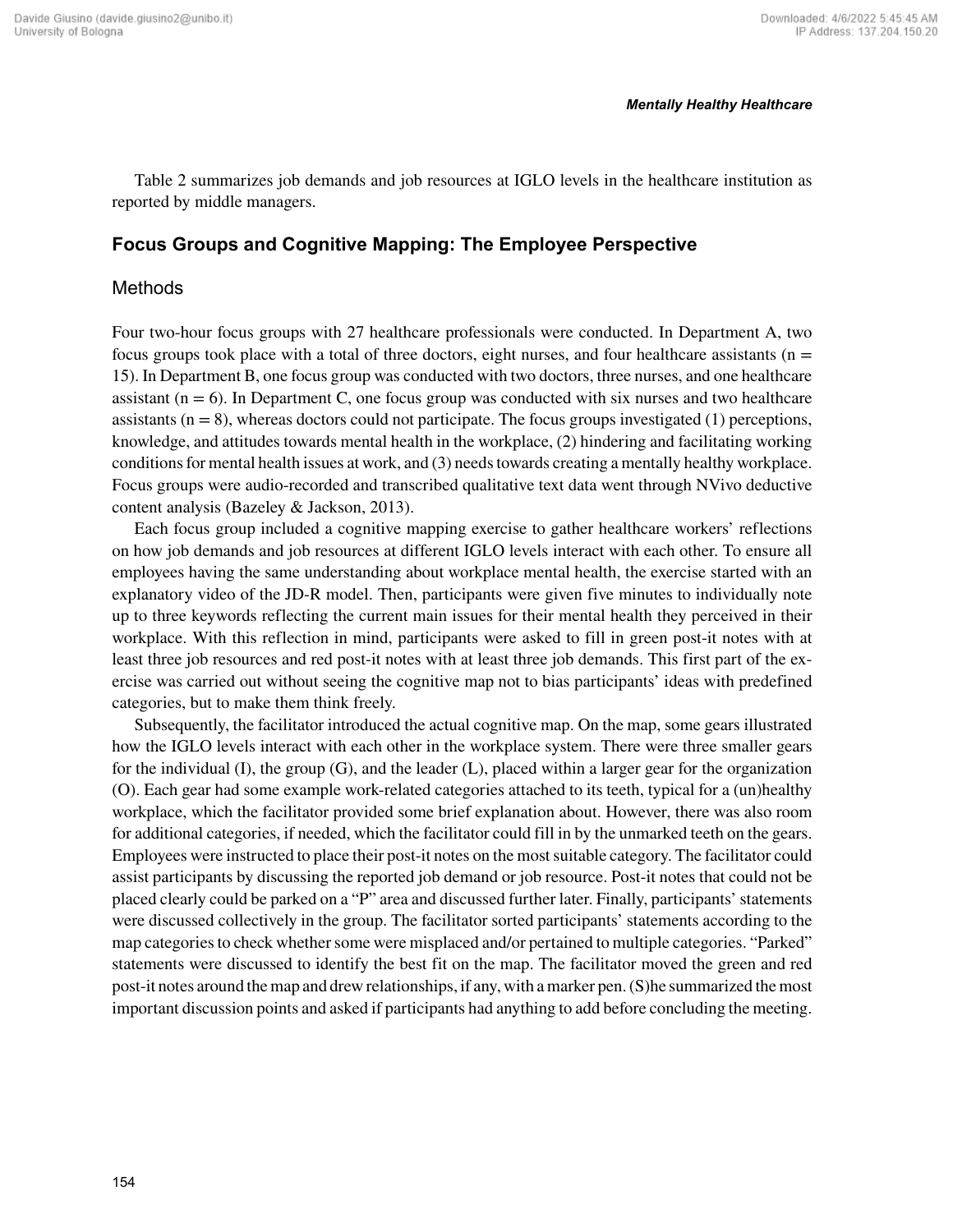# Results: Job Demands and Job Resources at IGLO levels in the Healthcare Institution as Reported by Employees

In Department A, healthcare professionals mostly mentioned intrinsic motivation to ensure patients' health and well-being as an individual-level personal resource. This motivation was described as necessary when facing difficult situations or interpersonally challenging customers. Personal initiative for discussing workplace mental health with colleagues and searching for improvement strategies was cited. Feeling adrenalin from emergency activities was reported as a challenging job demand. For instance, it was stated, "We become emergency-addicted". One the other hand, repetitiveness and boredom from most work activities were reported as hindering job demands. At the group level, teamwork was referred to as a fundamental job resource. For instance, it was stated, "My motivation for this work stays high only because of the group support". Doctors and nurses listed peer mutual support, listening in difficult working conditions, organizational citizenship behaviors, strong sense of community, positive work climate, and team cohesion as crucial group-level job resources. Nevertheless, interpersonal conflicts, blaming attitudes, and disrespectful behaviors could be identified as group-level job demands. At the leader level, the importance of team coordinators' role was underlined, but communication from and to leaders was described as improvable. At the organizational level, lack of scheduled meetings, policies, practices, and trainings on workplace mental health was reported as job demand making employees perceive the organization as distant from their needs. Also, top-down decision-making process about shift management, turnover, and job rotation between central and peripheral hospitals were reported to negatively impact work-life balance. For instance, it was stated, "You are not asked if you want to do the rotation, or if you are available". Among job resources, a specialized team member offering psychological support was reported to be available in one team. Desire for generalizing this service to the whole department was expressed.

Figure 1 and Figure 2 show the cognitive maps from the first and second focus group at Department A. The maps allowed to gather links and interactions among job demands and job resources at different IGLO levels. For instance, an organizational-level job demand such as lack of structured psychological support was linked to an individual-level job demand such as emotional burden. Two organizational-level job demands, such as perceived lack of autonomy and perceived task unclarity, were traced back to a leader-level job demand such as lack of middle managers' communication as well as to an organizationallevel job demand such as top-down decision-making. An individual-level job resource such as initiative for discussing workplace mental health was reported to lead to a group-level job resource such as positive relationships with colleagues. Consistent with JD-R theory, some job resources were reported as potentially buffering some job demands. For instance, an individual-level job resource such as further development of stress management skills was mentioned as a possible solution to both emotional burden and conflicts with customers. At the group level, team cohesion was mentioned as a possible resource to increase the sharing of both positive and negative experiences at work.

In Department B, high intrinsic motivation was mentioned as an individual-level personal resource. For instance, it was stated, "[...] let us do not forget, first of all, our passion about patients and medicine". At the group level, team cohesion, effective cooperation, and positive relationships with colleagues were listed as job resources. At the leader level, job demands included inadequate middle managers' behaviors and skills, such as poor communication and neglecting employees' health and well-being needs. At the organizational level, several job demands were reported such as attributing more value to performance rather than to human needs – for instance, it was stated, "they think of us as numbers, not as people"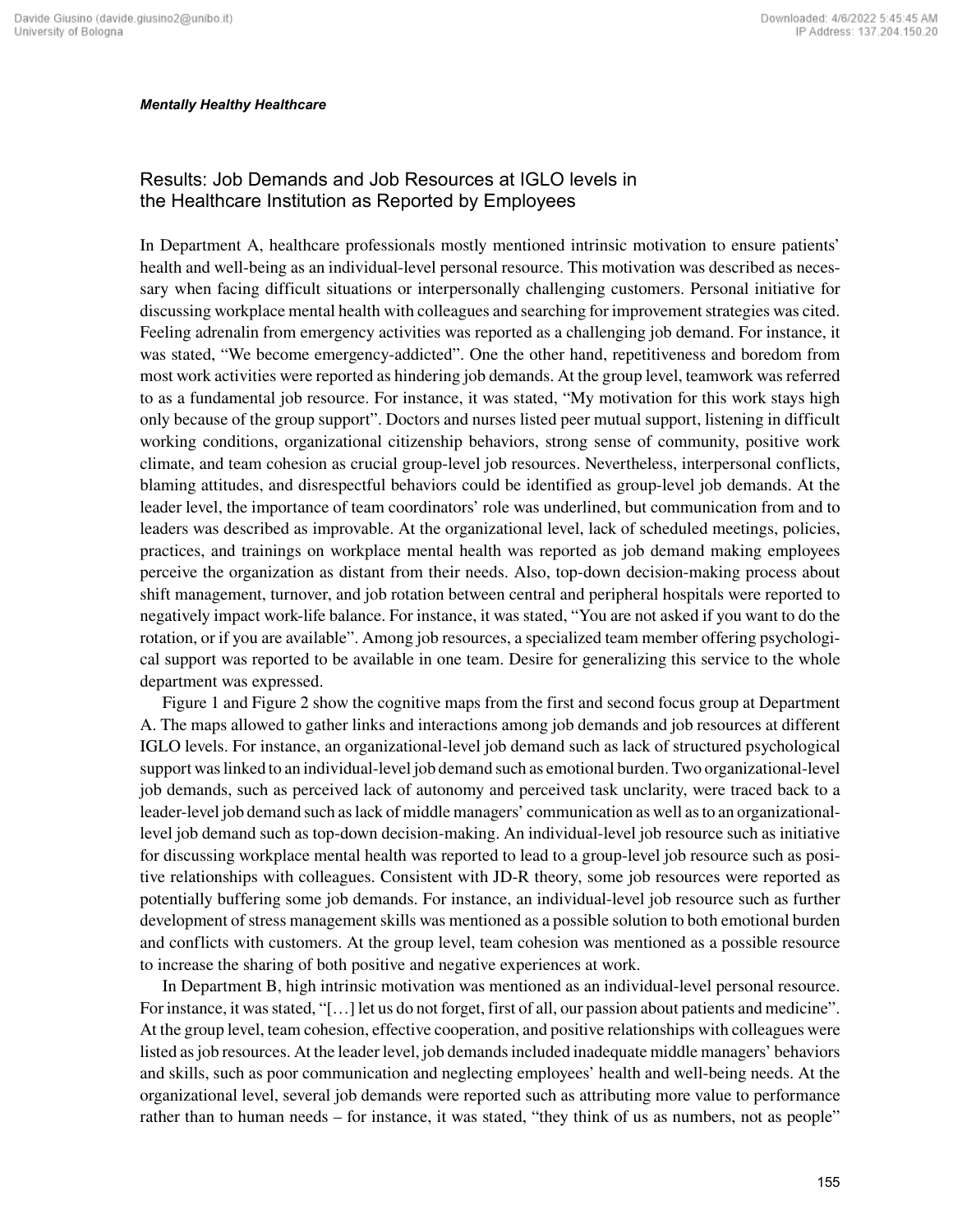–, lack of workplace mental health policies, top-down decision-making about holidays and shifts, and personnel understaffing as affecting workload. The latter was described as potentially undermining team cohesion. Organizational demands were described as negatively influencing employee commitment. For instance, it was stated, "a psychologically healthy workplace does not make you want to run away". Additional job demands included work-life balance issues and aggressive customers – healthcare professionals stated patients and their relatives should be made aware of the specific healthcare roles. Answering patterns could be observed per occupational categories. For instance, nurses mentioned consistently higher workload than doctors. Healthcare assistants expressed desire for being included in morning debriefings occurring between doctors and nurses.





Figure 3 shows the cognitive map from focus group at Department B. Organizational-level job demands such as lack of recognition, lack of workplace mental health policies and practices, top-down decision-making, personnel understaffing, and high workload were linked to individual-level job demands such as low organizational commitment. A vicious cycle was established between the organizational and individual level, whereby organizational-level job demands would decrease organizational commitment which, in turn, would determine personnel understaffing and high workload. The latter was also described as threatening team cohesion and positive relationships with colleagues at the group level. Finally, an individual-level job demand such as frustration was traced back to a leader-level job demand such as managers' poor communication.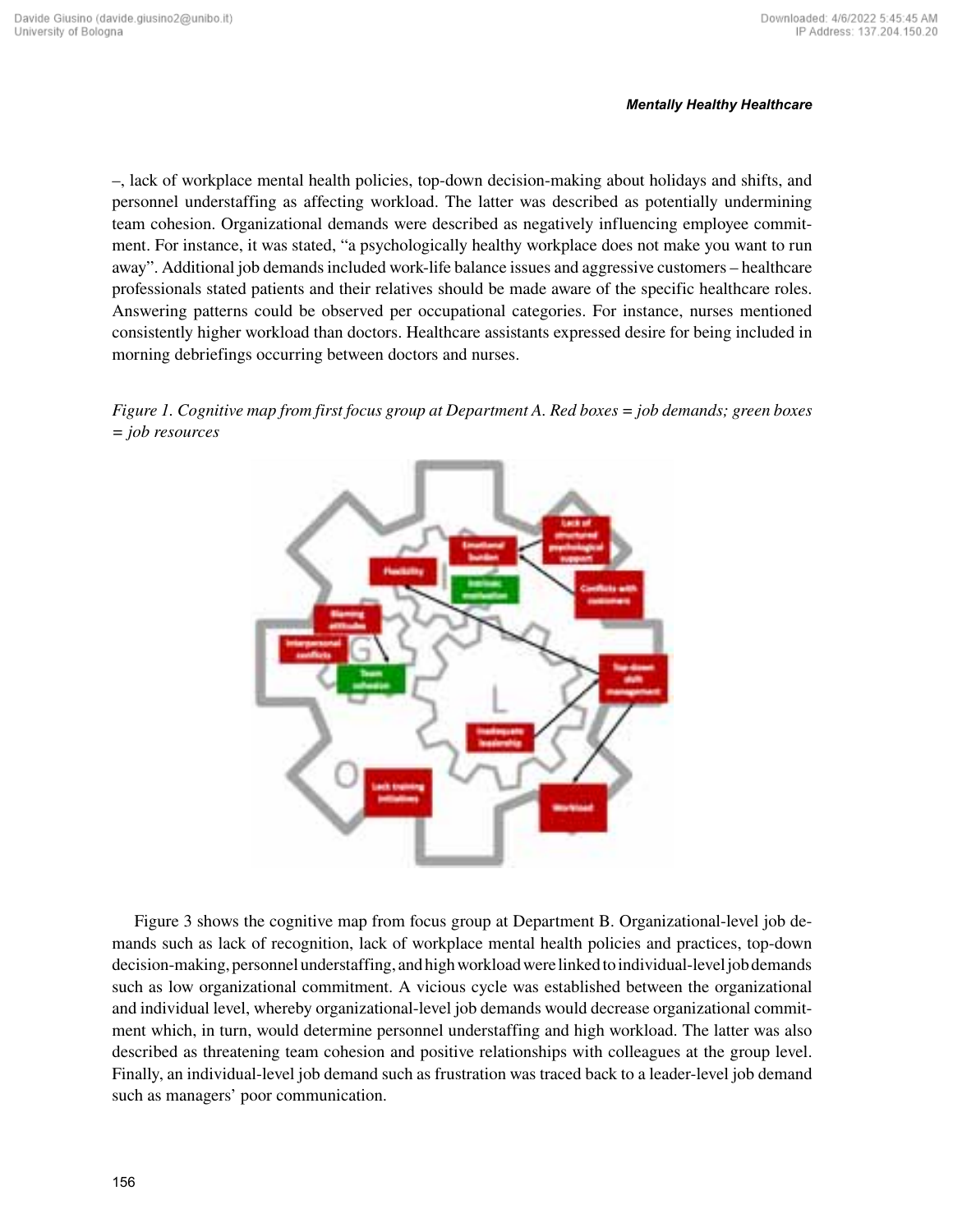

*Figure 2. Cognitive map from second focus group at Department A. Red boxes = job demands; green boxes = job resources; KSAOs = knowledge, skills, abilities, and other characteristics*

*Figure 3. Cognitive map from focus group at Department B. Red boxes = job demands; green boxes = job resources; HR = human resources*

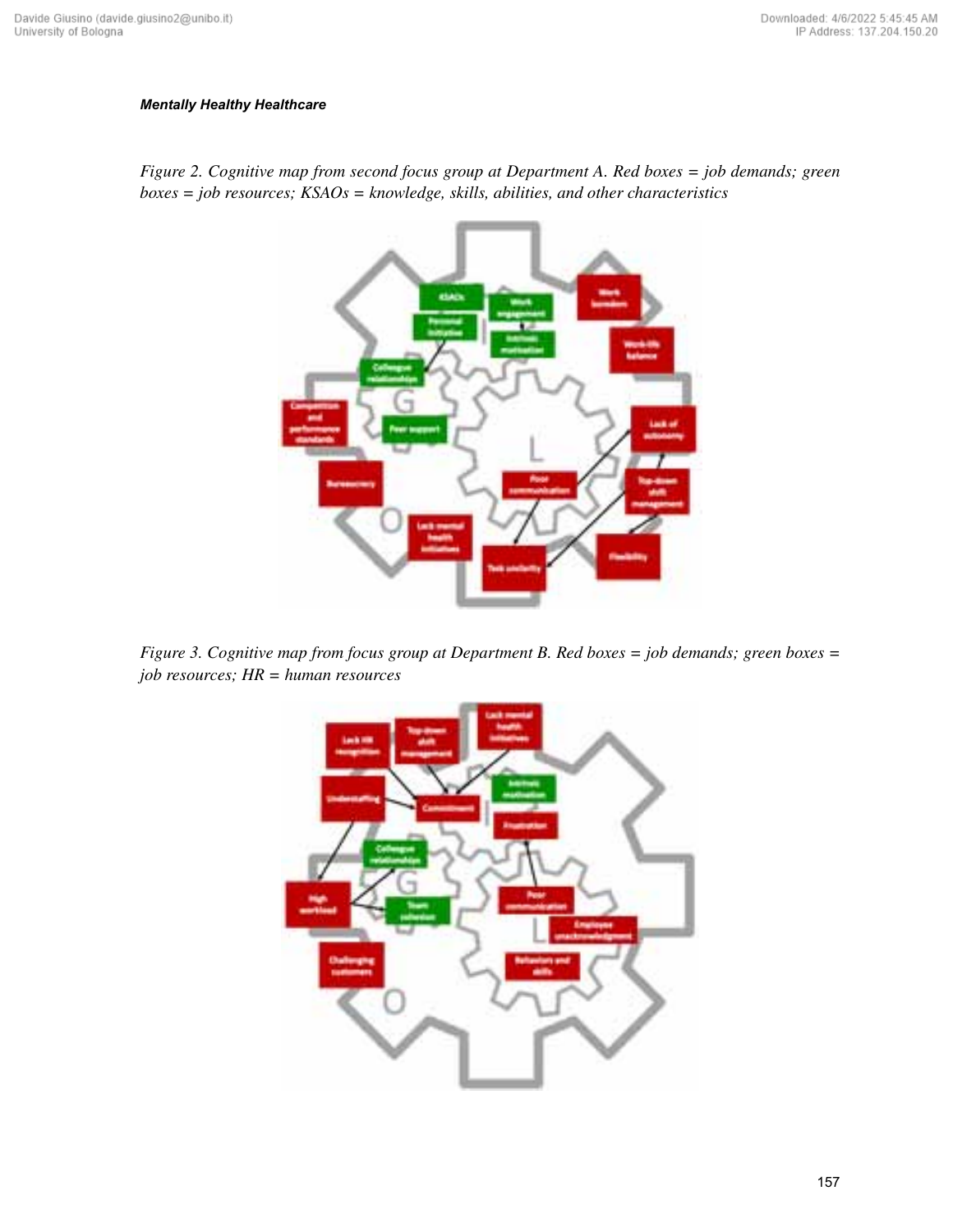In Department C, intrinsic motivation and healthcare workers' dedication to work were mentioned among individual-level job resources. At the group level, team cohesion, team support, and positive team climate were listed among job resources. On the other hand, ineffective communication processes were also reported as a job demand. For instance, it was stated, "There is a lack of communication on how information is received and how it is given". At the leader level, inadequate leadership was mentioned as a job demand entailing inability to effectively manage communication processes, conflictual interpersonal relationships, and employees' workload due to the need to manage one's own already high workload. For instance, it was stated, "Even if you have no family and you are young, it is still a problem not knowing shifts and schedules and, in the long run, not having stability". At the organizational level, lack of involvement in rota planning and short notice about work schedule were reported as job demands leading to work-family issues, especially among younger employees. On the other hand, positive relationships with patients, recognition, appreciation, development opportunities through intensive job rotation – especially for nurses –, and implementation of – although discontinuous – psychological support initiatives were listed as job resources.

Figure 4 shows the cognitive map from focus group at Department C. Organizational-level job demands such as lack of workplace mental health initiatives, policies, and practices and lack of structured and psychological support were linked to an individual-level job demand such as emotional burden. In turn, emotional burden was perceived as threatening an individual-level job resource such as intrinsic motivation to ensure patients' health and well-being. Organizational issues were also traced back to leadership issues.



*Figure 4. Cognitive map from focus group at Department C. Red boxes = job demands; green boxes = job resources; HR = human resources*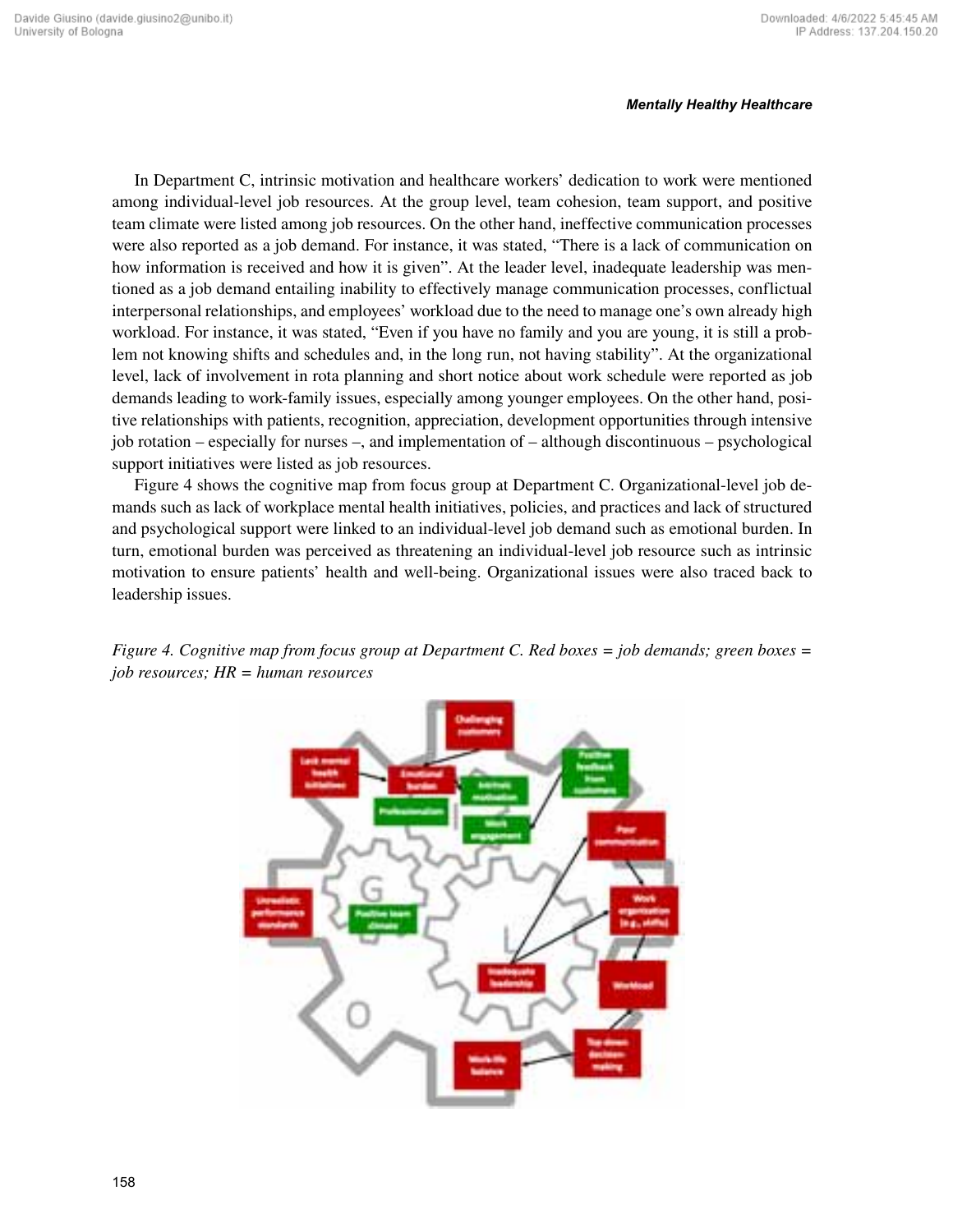# **KEY INSIGHTS**

The workplace mental health needs' assessment exercise allowed to achieve three main goals, such as (1) gathering job demands and job resources that healthcare workers perceived at different IGLO levels in their workplace, (2) identifying similarities and differences in perceptions – i.e., shared versus diverging mental models – of working conditions across the considered hierarchical positions and departments, and (3) informing a tailored action plan to enhance workplace mental health within the targeted organizational contexts. These goals are delved in the sections below.

# **Similarities and Differences Among Healthcare Workers' Mental Models**

Integration between the JD-R and the IGLO models allowed to identify job demands and job resources that healthcare workers perceived at the individual, group, leader, and organizational levels in the targeted healthcare organization. Also, the contextualizing, bottom-up, participatory approach towards the workplace mental health needs' assessment exercise allowed to gather the extent to which different key stakeholders in different departments agreed or disagreed about major issues related to workplace mental health. That is, it was possible to capture similarities and differences in both the nature and the content of reported workplace mental health issues across hierarchical positions and healthcare departments. Ultimately, such an approach allowed to verify whether workplace mental health needs from senior managers versus middle managers versus employees – both within and between departments –, as well as those from Department A versus Department B versus Department C – both within and between hierarchical positions –, aligned or misaligned. In other words, a picture of shared versus diverging mental models of working conditions within the targeted organizational contexts across the considered hierarchical positions and departments could be taken thanks to collecting a variety of views, perceptions, and needs.

Senior managers tended to agree about low employee motivation and low work engagement as individual-level job demands, although this was not the case for senior managers in Department A. While senior managers from Department B and Department C agreed on employee motivation as an area for improvement, senior managers from Department A mentioned healthcare workers' intrinsic motivation to promote patients' health and well-being. Also, senior managers tended to agree about teamwork – e.g., team cohesion, peer support – as a group-level job resource. However, this was not the case for senior managers in Department C, who consistently reported frequent interpersonal conflicts as a group-level job demand. Senior managers from all three departments agreed about effective leadership as a crucial leader-level job resource, entailing supporting, valuing, and empowering employees as well as listening to their needs. Senior managers from Department A and Department B agreed about high turnover rates as an organizational-level job demand, while senior managers from Department C did not mention it. Senior managers from Department A and Department C agreed about top-down decision-making as an organizational-level job demand, whereas senior managers from Department B even reported bottom-up decision-making as an organizational-level job resource. Finally, senior managers from Department A and Department C agreed about psychological support services as an organizational-level job resource, while senior managers from Department B did not mention it.

Middle managers tended to report few or no issues at the individual level. As an exception, middle managers from Department C – like senior managers – mentioned low employee flexibility as an individual-level job demand. Middle managers from all three departments agreed about teamwork – e.g., team cohesion, peer support, positive social climate – as a group-level job resource. Nonetheless, middle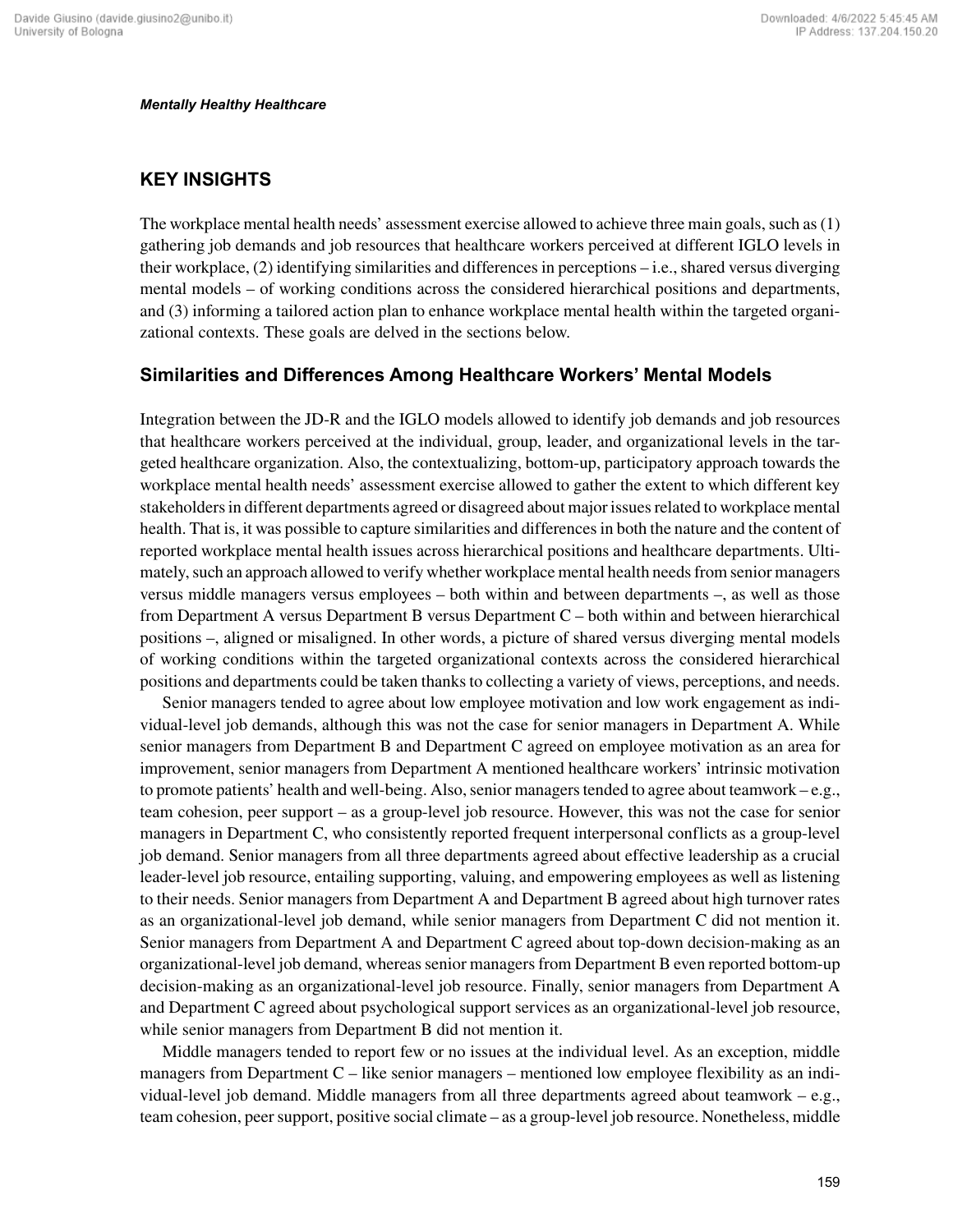managers from Department C reported concerns about excessive team cohesion in face of needs for change and adaptation. Also, middle managers from Department B mentioned effective team communication as a group-level job resource, whereas middle managers from Department C reported lack of training in communication skills as a group-level job demand. Middle managers from all three departments agreed about supportive and participatory leadership as a crucial leader-level job resource. Nonetheless, middle managers tended to agree about lack of formal training in leadership skills as a leader-level job demand. Middle managers from all three departments agreed about high workload, long shifts, and work-life balance issues as intertwining organizational-level job demands. Middle managers from Department B and Department C agreed about top-down decision-making as an organizational level job demand, whereas middle managers from Department A did not mention it. Also, middle managers from Department B and Department C agreed about limited psychological support services, although middle managers from Department B described workplace mental health initiatives as discontinuous and little participated, whereas middle managers from Department C described workplace mental health initiatives as poor.

Employees from all three departments reported intrinsic motivation to promote patients' health and well-being as an individual-level job resource – and this finding was quite at odds with both senior and middle managers' reports. All employees mentioned positive social climate, team support, and team cohesion as crucial group-level job resources – and this finding was consistent with both senior and middle managers' reports. Nevertheless, employees from Department A and Department C mentioned interpersonal conflicts and ineffective team communication as group-level job demands. Employees from all three departments agreed about ineffective leadership as a leader-level job demand, which was also associated with interpersonal conflicts and poor communication. Finally, all employees agreed about top-down decision-making, lack of professional recognition, and work-life conflicts as organizationallevel job demands. Employees from Department B reported conflicts with customers as a job demand, whereas employees from Department C even described positive relationships with patients and patients' relatives as a job resource. Employees from Department A and Department B agreed about lack of workplace mental health policies and practices, whereas employees from Department C mentioned an organizational effort to implement – even if discontinuous – psychological support initiatives.

Overall, shared versus diverging mental models of local working conditions could be gathered across both hierarchical positions and departments. On the one hand, employees mentioned intrinsic motivation as an individual-level job resource more than senior and middle managers did. In fact, senior and middle managers described low employee motivation as an individual-level job demand. On the other hand, senior and middle managers mentioned effective leadership as a leader-level job resource more than employees did. In fact, employees described ineffective leadership as a leader-level job demand. All healthcare workers tended to agree about effective teamwork as a crucial group-level job resource. Also, all healthcare workers tended to agree about organizational-level job demands, such as top-down decision-making, lack of workplace mental health initiatives, and lack of psychological support services. In general, employees seemed to agree on workplace mental health issues more than senior and middle managers. Also, the organizational level seemed to be the most critical one for all healthcare workers.

Ultimately, workplace mental health needs' assessment findings might vary within the same healthcare organization, as well as within the same hierarchical position – depending on healthcare departments – and within the same healthcare department – depending on hierarchical positions. Differences in results from assessment exercises may depend on perceptions of local working conditions. This was the case in the herein described workplace mental health needs' assessment exercise since each department the assessment activities took place in corresponded to a unique work and organizational culture – e.g., workers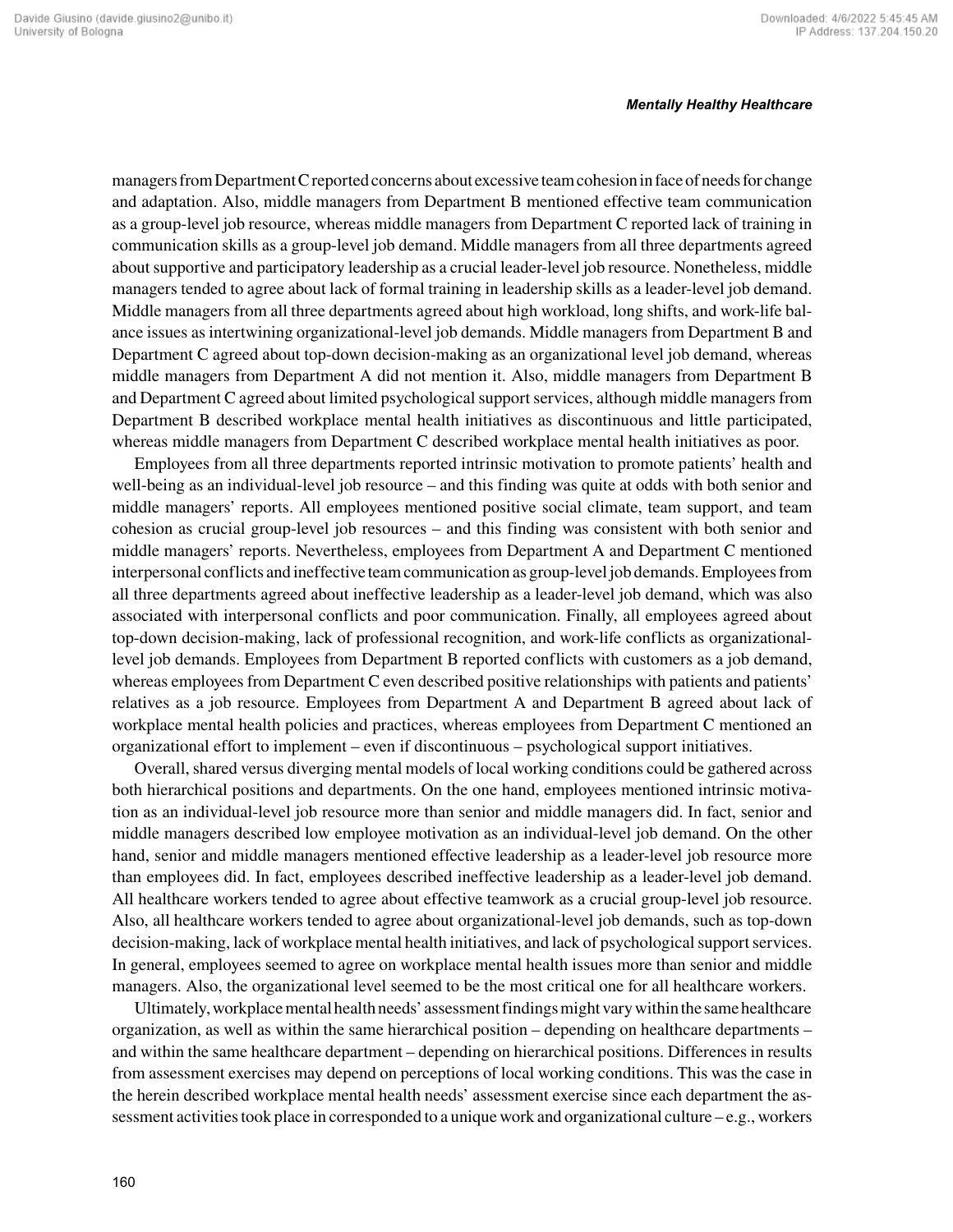providing healthcare versus research services, workers in central versus peripheral hospital, and so on. Thus, such differences reflect the organizational complexity of the targeted public healthcare institution, which is to be considered when performing workplace mental health needs' assessment exercises.

## **Suggestions for Improvement and Action Plan**

The needs' assessment exercise allowed to inform a tailored action plan to enhance workplace mental health within the targeted organizational contexts. To ensure fit between the organizational context and subsequently implemented interventions (Peters et al., 2020), and thanks to the participatory approach, healthcare workers themselves offered concrete, practical, and applicable suggestions for improving mental health in their work environments. These suggestions varied according to shared or diverging mental models about local working conditions.

In Department A, middle managers suggested individual-level training programmes for employees to reduce the emotional burden associated with dealing with interpersonally challenging customers, as well as leader-level training programmes for managers to develop stronger delegating skills. Training was recommended to take place during working hours to ensure healthcare workers' participation by preventing prolonging workload after the working day. Suggestions for organizational-level interventions included the provision of better career development opportunities and structured psychological support services. Particularly, debriefing sessions were envisaged whereby healthcare workers could discuss lessons learned from the COVID-19 experience. Also, a structured job rotation plan was suggested to increase individual skills and reduce boredom and resistance to change. Special attention was recommended to newcomers and older workers, since the former may find themselves involved in sudden and unstructured job rotations, whereas the latter's expertise should be exploited in end-of-career plans. Another suggestion entailed the implementation of flexible and innovative management models to overcome heavy bureaucracy; for instance, it was stated, "We have a shift management system that appeared to look innovative, but it is cumbersome".

Employees from Department A suggested scheduled clinical discussions to enhance individual skills and critical thinking about work. Structured psychological support was described as a priority. Particularly, top-down psychological support program was suggested to reduce workplace mental health stigma. For instance, it was stated, "We may need some hours of supervision, in which a psychologist comes to us, and everyone in the group talks about what they want. It could also be useful on an individual level, to talk about work but also other stuff, and this should be openly welcomed".

In Department B, senior managers mainly suggested leader-level interventions, with particular attention to middle managers as they find themselves between managing employees' needs and achieving organizational goals (cfr., Gjerde & Alvesson, 2020). Leveraging upon top managerial support towards workplace mental health initiatives and ensuring constant monitoring of activities were recommended as strategies to promote interventions' long-term sustainability as well as workers' participation and perceptions of usefulness. Also, organizational-level interventions were suggested as solutions to work unpredictability, resource cuts, and patients' medical complexity; these included the refinement of organizational models and the conduction of thematic workshops where healthcare workers could disclose problems and perspectives.

Middle managers from Department B suggested individual-level training programmes for employees to promote communication skills when dealing with healthcare customers. Also, training on technical skills was suggested to facilitate staff rotation in hospital departments suffering from personnel shortages.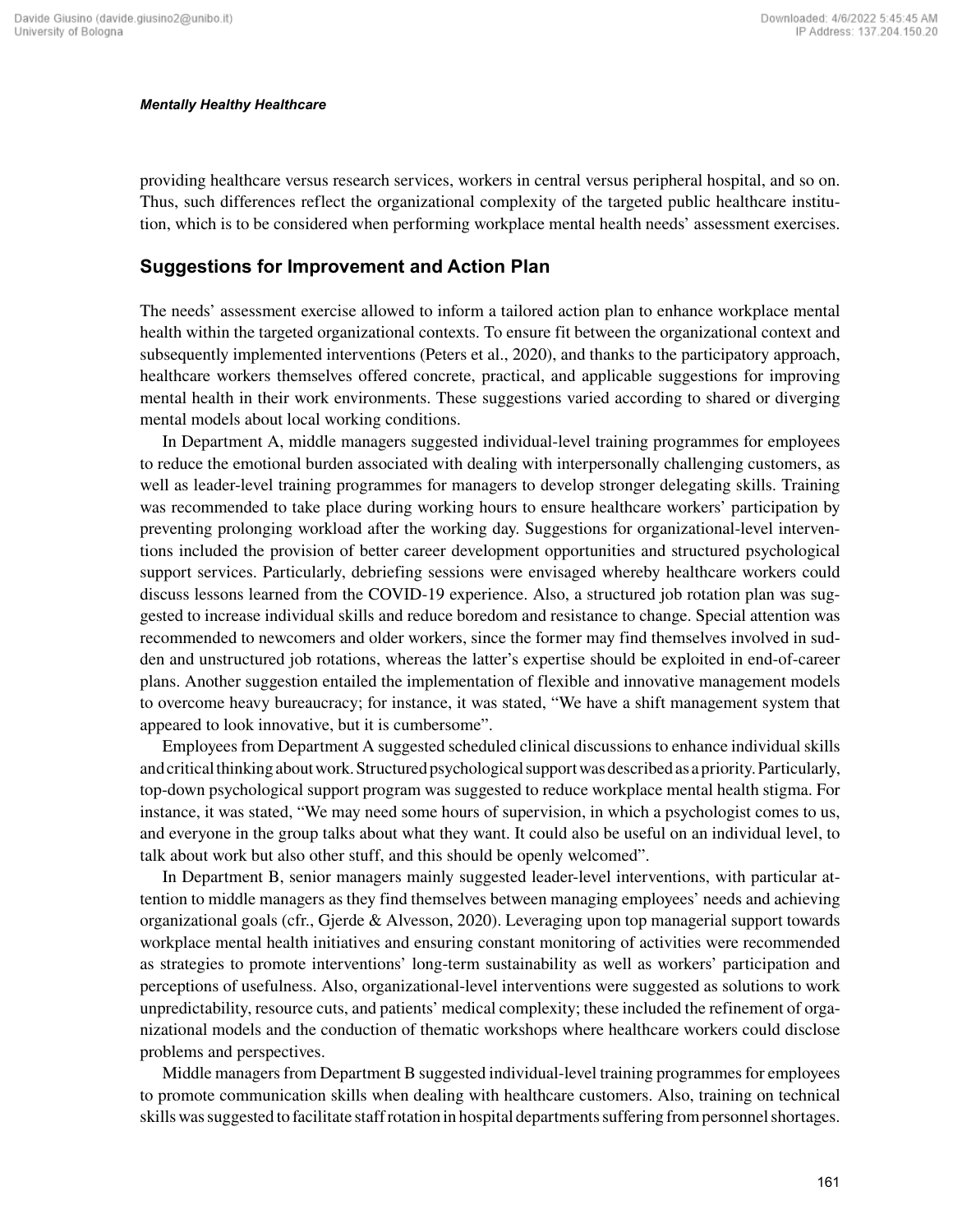Suggestions for group-level interventions included the improvement of interdepartmental communication. Leader-level training programmes for managers were suggested to support open dialogue with employees. Managing technological malfunctioning, providing structured psychological support – particularly to deal with COVID-19's mental health aftermaths –, and raising awareness about workplace mental health issues were listed as organizational-level interventions.

In Department C, middle managers suggested individual-level training programmes for employees to promote coping strategies in face of emotional distress associated with COVID-19 and interpersonally challenging customers. Physical activity group sessions were suggested to promote interprofessional team climate. Suggestions for organizational-level interventions included providing structured psychological support to guide healthcare workers through the COVID-19 experience, establishing periodical job rotation to facilitate a shared vision of organizational needs, enhancing work-life flexibility, valorizing human resources, and scheduling shifts based on individual preferences - e.g., based on where one lives, based on whether one prefers to work at day rather than at night, and so on.

Employees from Department C suggested regular meetings to share objectives, work plans, and updates. Psychological support services were suggested to improve healthcare workers' communication skills and behavioral strategies to manage problematic work situations or challenging customers.

As a final phase of the workplace mental health needs' assessment process, an action plan was developed. Healthcare workers' needs and suggestions were reported to the project's Steering Committee, which was composed of key stakeholders from each targeted hospital department. The aim was to define consistent interventions for each department. Factors to job resources – i.e., elements to preserve – and factors to reduce job demands – i.e., elements to improve – were identified. In Department A, elements to preserve included work engagement and resilience, team cohesion and support, leader-member exchange and support, and internal psychological support services. On the other hand, elements to improve included intra-team and inter-departmental team building, leader-level training courses, and job rotation. In Department B, elements to preserve included shared vision and identity, engagement, intrinsic motivation, team cohesion and support, and internal psychological support services. On the other hand, elements to improve included communication skills – i.e., between healthcare workers and customers, as well as between managers and employees. Finally, in Department C, elements to preserve included intrinsic motivation, intergenerational collaboration, and internal psychological support services. On the other hand, elements to improve included stress management skills, team building, and leadership skills.

# **LESSONS LEARNED AND RECOMMENDATIONS**

Some lessons could be learned from performing the workplace mental health needs assessment exercise. It yielded several insights which may reveal useful to both researchers and occupational mental health practitioners to carry out workplace assessment exercises in the healthcare sector.

First, in line with Nielsen et al. (2013), the constant interaction with an organizational representative acting as a main contact person can be recommended to implement activities as planned. For instance, this may prove particularly relevant about sampling. At the time of conducting the herein described assessment exercise, healthcare personnel's working time in the targeted organization was fully devoted to facing COVID-19's first wave in Italy. Also, work shifts rotation influenced recruitment in focus groups. As a result, this scenario made convenience sampling unavoidable. Then, available healthcare workers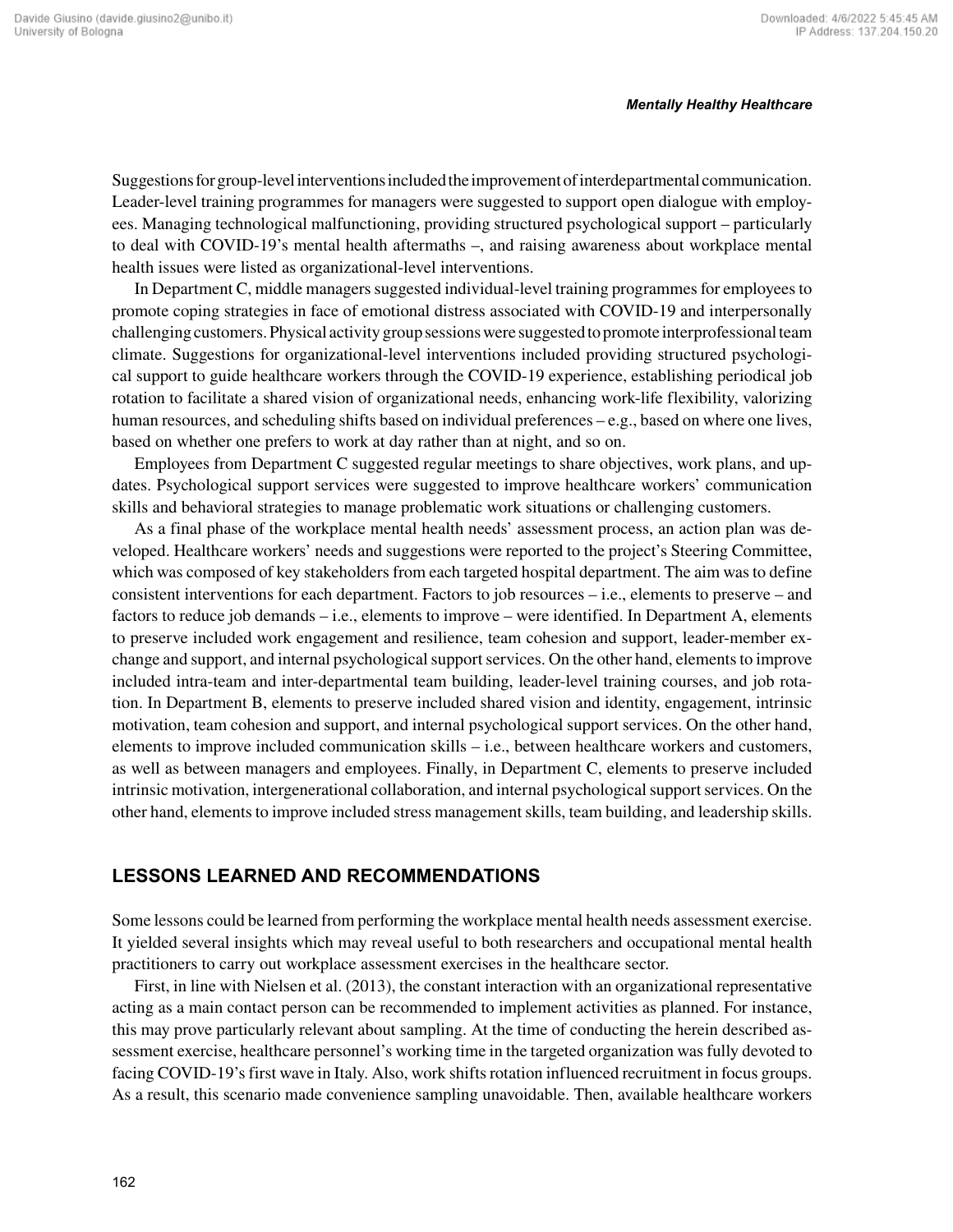were recruited thanks to close collaboration with the Health and Safety Manager, who played a pivotal role in facilitating employee participation and engaging the final interviewed sample.

Similarly, the instalment of a project's Steering Committee can be recommended. In the current case, the Steering Committee was composed of the Health and Safety Manager, the Workers Safety Representative, the Directors of the three targeted departments, and the Nursing Manager. Each stakeholder provided a specific contribution. The Health and Safety Manager and the Workers Safety Representative planned and implemented a structured communication strategy, while the three Directors and the Nursing Manager facilitated employee participation and ensured the project-organization fit. Employee participation was facilitated by encouraging healthcare workers to take part in the upcoming needs assessment activities, while project-organization fit was ensured by making sure that the relevance and usefulness of the upcoming needs assessment activities were correctly perceived in each working environment. In addition, communications from the General Director of the healthcare institution revealed crucial to show the importance of the project and to guarantee healthcare workers' commitment. Ultimately, it is important to involve all the relevant stakeholders of the foreseen activities, otherwise it may be difficult to access the targeted working environments. Nevertheless, due to ongoing organizational changes, the stakeholders' engagement operation was not without obstacles. That is, when relevant stakeholders changed, effort was required to take the new stakeholders on board. For instance, the election of a new General Director called for a need to re-establish a common vision on the running workplace mental health project. Also, the Health and Safety Manager's retirement slowed down the process due to bureaucracy, despite this person not leaving the project itself.

Regarding the quality of gathered data, recruiting healthcare workers from different hierarchical positions and hospital departments may have ensured a sufficient degree of triangulation (Ramos et al., 2020). It also allowed to take the perceptual distance phenomenon into account (Gibson et al., 2001, 2009). However, as a drawback of the deployed recruitment and data collection strategy, ingroup bias might have occurred within focus groups. For instance, doctors, nurses, and healthcare assistants in Department B seemed to express consistent opinions depending on the belonging occupational group. Further, a positive image of leadership was likely to stem from the semi-structured individual interviews. Leaders may tend to overestimate themselves and their contribution (Stone et al., 2002) to creating a mentally healthy workplace. Therefore, the role of the interviewer in clarifying expectations related to the needs assessment is crucial; (s)he should encourage participants' willingness to reveal their sincere viewpoints by creating a climate of psychological safety within a comfortable and convivial meeting environment.

Another challenge in interviews and focus groups related to ethics. In the herein described assessment exercise healthcare workers were reassured that their privacy would be protected. Accordingly, each worker was asked to self-generate a code to preserve their anonymity when data would have been stored while allowing researchers to link them to the participants. Before participation, all workers were allowed to read an informed consent form detailing the participation procedure, the contents of the project, the purpose of the data collection, the modalities of future dissemination of data, the participants' rights, and the contact points for any inquiry. It was underlined that participation in the assessment activities was voluntary and that it could be withdrawn at any time without any consequence. Trust-based measures were taken by focus groups' facilitators by clearly explaining the importance of every participant's compliance with the ethical requirements of anonymity, privacy, and confidentiality. Each worker was advised to respect the confidentiality of what was shared by others during the focus group as well as to respect the others' words and viewpoints without judging or attacking anyone. Also, facilitators com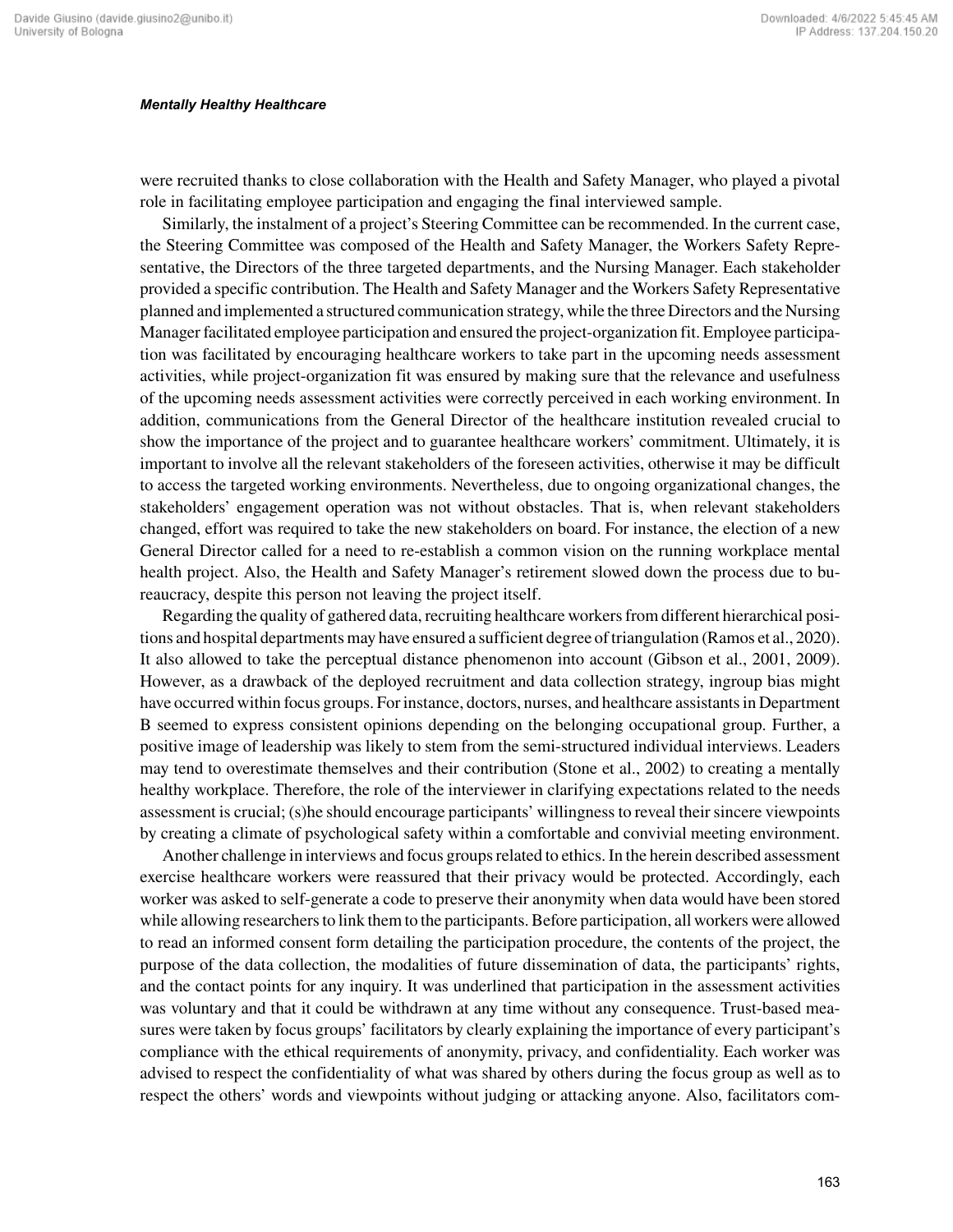mitted to a strict code of ethical scientific and professional conduct whereby they should not disclose any sensitive information they might be aware of regarding the interviewed persons.

Finally, the development of an actional plan as a final phase of the workplace mental health needs' assessment process can be recommended. The action plan signals that the assessment exercise is not an end, but rather a means to the design and development of effective interventions to reduce job demands and promote job resources at multiple workplace levels. As such, this phase may help to strengthen the partnership between the assessors and the organizational stakeholders. Involving organizational representatives within the action plan phase allows them to have their say about future initiatives based on the results from the needs assessment, which can maximize the feasibility and monitorability of implemented actions.

# **CONCLUSION**

Interventions addressing healthcare workers' mental health should build upon an exhaustive understanding of causes of stress and factors of positive mental health in the workplace. Also, interventions should reduce job demands and promote job resources at all workplace levels, such as the individual, the group, the leader, and the organization. As a mean to the design and development of tailored interventions, workplace mental health needs assessment exercises should follow the same logic. Particularly, participatory, bottom-up assessment activities are required to directly ask healthcare workers what they feel about their working environment, as this cannot be known a priori.

The present chapter drawn upon a workplace mental health needs assessment exercise involving senior managers, middle managers, and employees from three departments of a large healthcare institution in Northern Italy. Healthcare workers' perceptions of local working conditions could be gathered at different IGLO levels via semi-structured individual interviews and focus groups. By integrating the JD-R and IGLO models into one analytical framework, two separate research strands were linked, and such an integrated framework can be used in future healthcare workers' mental health studies. Also, in line with Nielsen et al. (2013), Nielsen et al. (2014), and Abildgaard et al. (2018), cognitive mapping revealed effective in mapping job demands and job resources at different IGLO levels, how they interact and, thus, what interventions can be developed. Furthermore, similarities and differences in mental models across hierarchical positions and hospital departments could be analyzed.

Practical recommendations on how to effectively conduct assessment activities could be developed. Therefore, the present chapter contributes to informing some core design and implementation principles of workplace mental health needs' assessment activities in healthcare settings. These includes, among others, encompassing both job demands and job resources at individual, group, leader, and organizational levels; constantly interacting with relevant organizational representatives and stakeholders; installing a devoted Steering Committee; clarifying expectations towards the needs assessment exercise; ensuring psychological safety while conducting the assessment activities; and including an action plan phase at the end of the needs' assessment process. Moreover, throughout the workplace mental health needs assessment exercise, healthcare workers themselves, both managers and employees, provided some practical suggestions for improvement of mental health in their workplaces, to inform an action plan and choose interventions to enhance workplace mental health. Main foreseen solutions included, among others, training programs on both hard – e.g., job-related techniques – and soft skills – e.g., emotional distress and interpersonal conflict management, leadership, and communication –; creating better ca-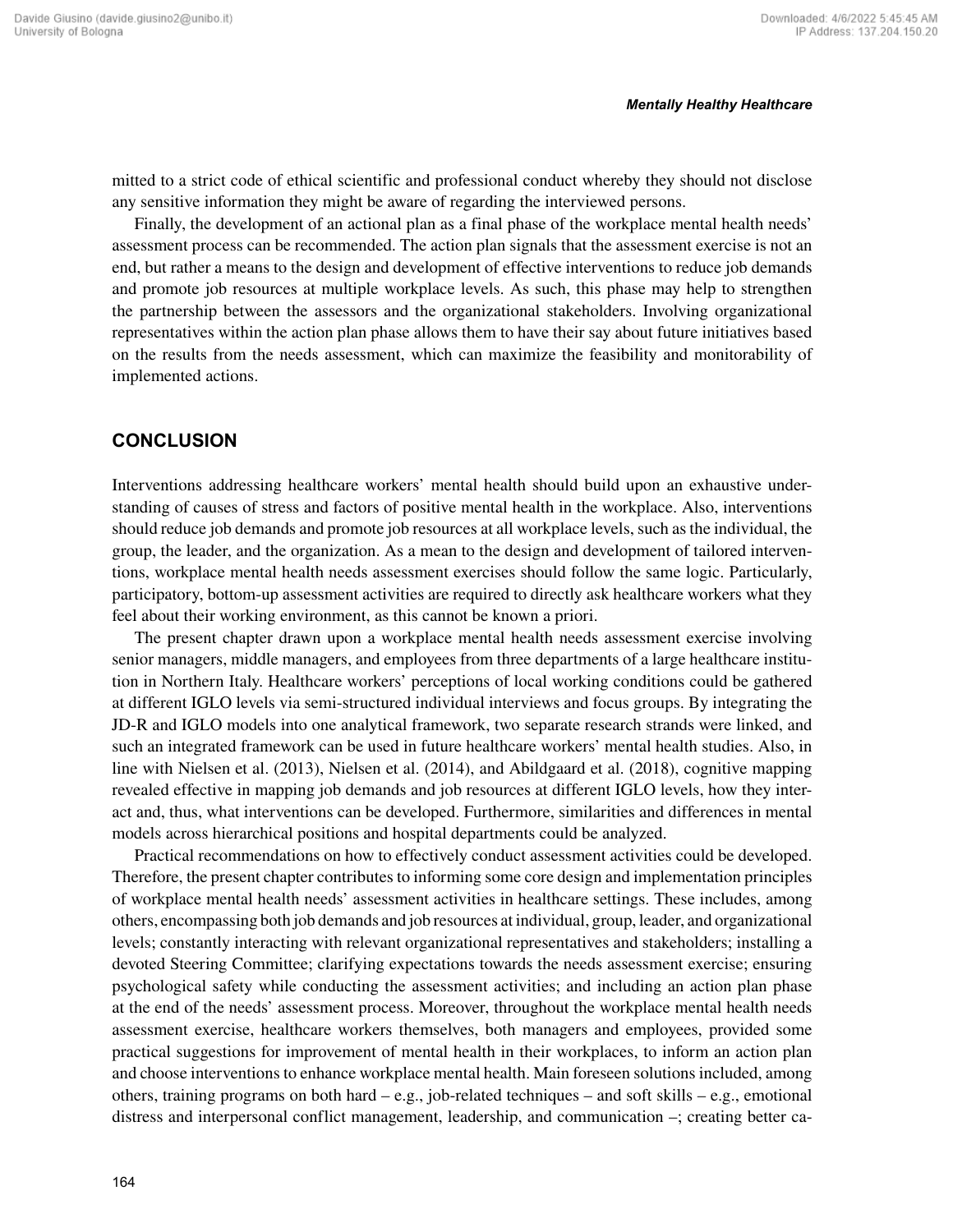reer development opportunities; refining job rotation plans; renewing the organizational management models; introducing both work-oriented and people-oriented workshops; scheduling physical activity group sessions; and providing structured psychological support services.

Researchers and occupational mental health practitioners are hereby provided with a usable assessment methodology to gather job demands and job resources that healthcare workers might experience at different workplace levels. The methodology considers the local conditions healthcare workers may find themselves working in or their hierarchical positions within their peculiar work environment. In general, the described procedure might inform the design and implementation of workplace mental health needs' assessment activities in healthcare settings, but also the development of interventions based on suggestions for improvement from participants – as long as some critical issues are taken care of, such as, for instance, the engagement of all relevant stakeholder, the recruitment and sampling of participants, the potential methodological bias which may threaten the quality of collected data, and ethical challenges.

One limitation of the presented work relates to the concept of shift work and the negative effects that shift work has been found to cause to healthcare workers (Brown et al., 2020). Relevant differences might exist in the mental health of daytime versus nighttime healthcare workers. However, in the described study, information about whether the involved healthcare workers were shift workers, daytime workers or nighttime workers was not systematically collected, as it was out of the scope of the research and intervention project that the chapter was based on. It may have happened to come across this type of information during the interviews and focus groups that have been run with the healthcare workers, but this would not be enough to perform a proper analysis or state a precise distinction between such categories of workers. Thus, it is not exactly clear if all healthcare workers that participated in the study were daytime workers or whether any nighttime workers were tested. This could impact the generalizability of the retrieved results. Nighttime workers may have provided different responses and may have different managers, which could influence the results.

Recommendations for effective implementation of workplace mental health needs' assessment activities in healthcare should be considered considering the constraints that may be imposed by the highly dynamic contingencies that healthcare settings may find themselves in. The organizational impact of COVID-19 could be one example. Contingencies may prevent the involvement of key actors, delay the process as compared to what was initially planned, and determine deviations from or adjustments to the original project. Therefore, flexibility and adaptivity of deployed instruments, tools, procedures, techniques, and methodologies may reveal critical factors for those willing to perform workplace mental health assessments in the healthcare sector.

# **ACKNOWLEDGMENT**

This research has received funding from the European Union's Horizon 2020 research and innovation programme under the project H-WORK – Multilevel Interventions to Promote Mental Health in SMEs and Public Workplaces (grant agreement No 847386).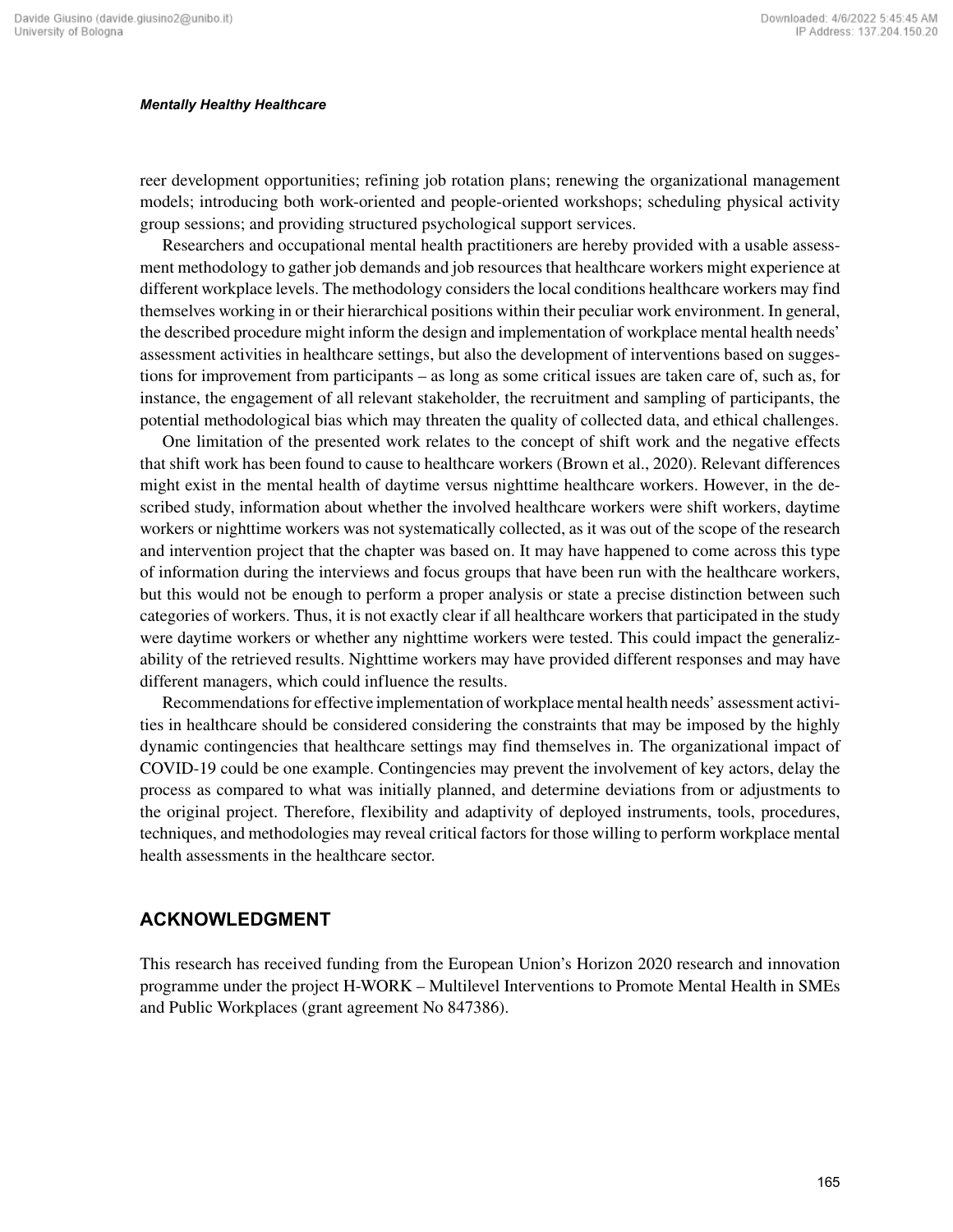# **REFERENCES**

Abildgaard, J. S., Nielsen, K., & Sverke, M. (2018). Can job insecurity be managed? Evaluating an organizational-level intervention addressing the negative effects of restructuring. *Work and Stress*, *32*(2), 105–123. doi:10.1080/02678373.2017.1367735

Bakker, A. B., & Demerouti, E. (2017). Job demands-resources theory: Taking stock and looking forward. *Journal of Occupational Health Psychology*, *22*(3), 273–285. doi:10.1037/ocp0000056 PMID:27732008

Bakker, A. B., & Demerouti, E. (2018). Multiple levels in job demands-resources theory: Implications for employee well-being and performance. In E. Diener, S. Oishi, & L. Tay (Eds.), *Handbook of Well-Being* (pp. 1–13). DEF Publishers. <https://nobascholar.com>

Bazeley, P., & Jackson, K. (2013). *Qualitative Data Analysis with NVivo* (2nd ed.). SAGE Publications Ltd.

Broetje, S., Jenny, G. J., & Bauer, G. F. (2020). The key job demands and resources of nursing staff: An integrative review of reviews. *Frontiers in Psychology*, *11*, 84. doi:10.3389/fpsyg.2020.00084 PMID:32082226

Brown, J. P., Martin, D., Nagaria, Z., Verceles, A. C., Jobe, S. L., & Wickwire, E. M. (2020). Mental health consequences of shift work: An updated review. *Current Psychiatry Reports*, *22*(7), 1–7. doi:10.100711920-020-1131-z PMID:31955278

Chen, S.-L., Shih, C.-T., & Chi, N.-W. (2018). A multilevel job demands-resources model of work engagement: Antecedents, consequences, and boundary conditions. *Human Performance*, *31*(5), 282–304. doi:10.1080/08959285.2018.1531867

Cheng, H., Yang, H., Ding, Y., & Wang, B. (2020). Nurses' mental health and patient safety: An extension of the job demands-resources model. *Journal of Nursing Management*, *28*(3), 653–663. doi:10.1111/ jonm.12971 PMID:32052511

Christensen, M., Innstrand, S. T., & Saksvik, P. Ø. (2020). Healthy workplaces: Designing and implementing health-promoting organizational interventions in healthcare. In L. Tevik Løsveth & A. de Lange (Eds.), *Integrating the Organization of Health Services, Worker Wellbeing and Quality of Care* (pp. 1–15). Springer. doi:10.1007/978-3-030-59467-1\_14

Christensen, M., Innstrand, S. T., Saksvik, P. Ø., & Nielsen, K. (2019). The line manager's role in implementing successful organizational interventions. *The Spanish Journal of Psychology*, *22*(e5), 1–11. doi:10.1017jp.2019.4 PMID:30819272

Day, A., & Nielsen, K. (2017). What does our organization do to help our well-being? Creating healthy workplaces and workers. In N. Chmiel, F. Fraccaroli, & M. Sverke (Eds.), *An Introduction to Work and Organizational Psychology: An International Perspective* (pp. 295–314). Wiley-Blackwell. doi:10.1002/9781119168058.ch16

Di Tecco, C., Nielsen, K., Ghelli, M., Ronchetti, M., Marzocchi, I., Persechino, B., & Iavicoli, S. (2020). Improving working conditions and job satisfaction in healthcare: A study concept design on a participatory organizational level intervention in psychosocial risks management. *International Journal of Environmental Research and Public Health*, *17*(10), 3677. doi:10.3390/ijerph17103677 PMID:32456147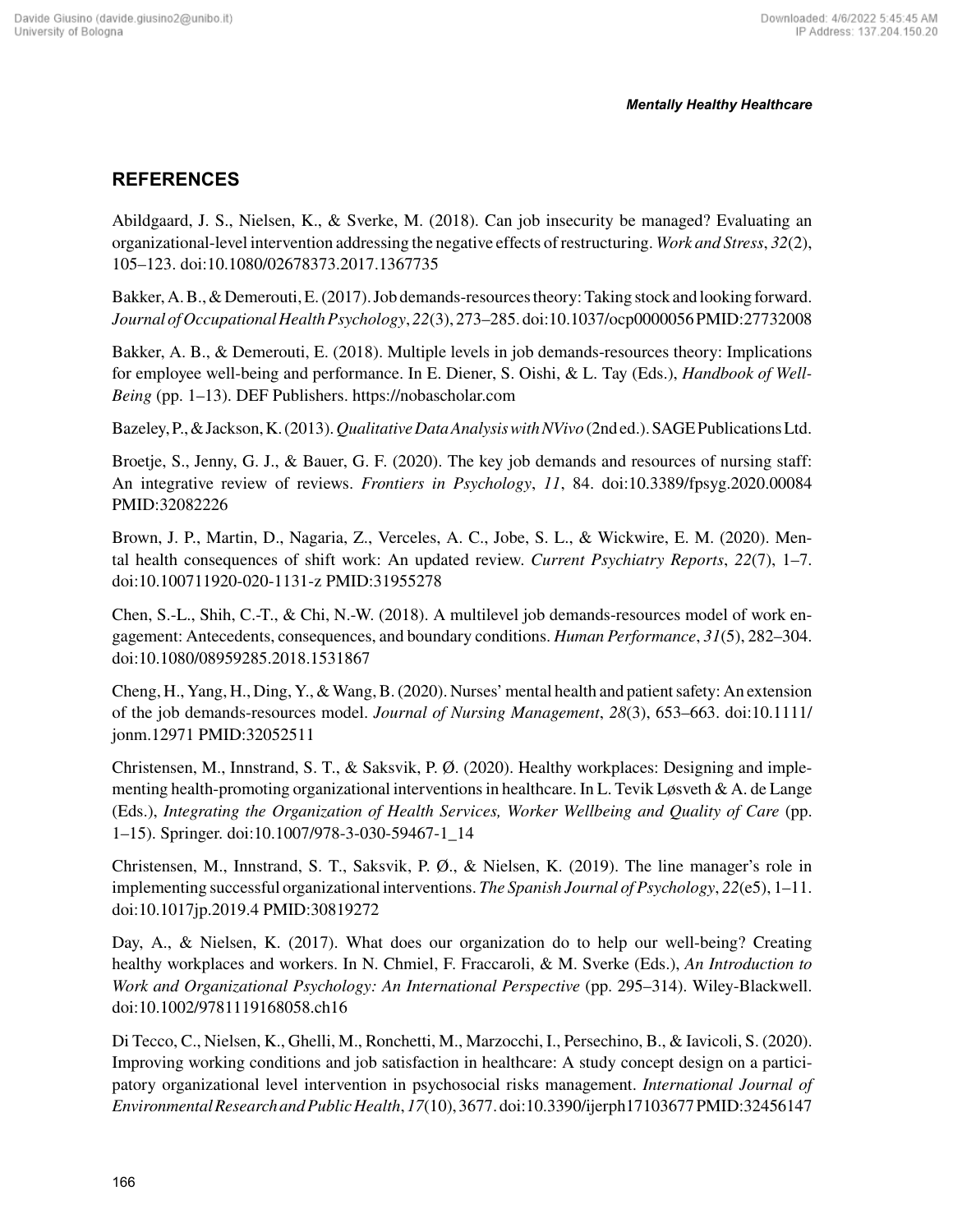Fridrich, A., Jenny, G. J., & Bauer, G. F. (2015). The context, process, and outcome evaluation model for organisational health interventions. *BioMed Research International*, *414832*, 1–12. doi:10.1155/2015/414832 PMID:26557665

Garman, A. N., Corrigan, P. W., & Morris, S. (2002). Staff burnout and patient satisfaction: Evidence of relationships at the care unit level. *Journal of Occupational Health Psychology*, *7*(3), 235–241. doi:10.1037/1076-8998.7.3.235 PMID:12148955

Gibson, C. B., Conger, J. A., & Cooper, C. (2001). Perceptual distance: The impact of differences in team leader and member perceptions across cultures. In J. Osland, M. E. Mendenhall, R. S. Reiche, & B. Szkudlarek (Eds.), *Advances in Global Leadership* (Vol. 2, pp. 245–276). Emerald Group Publishing Limited. doi:10.1016/S1535-1203(01)02122-0

Gibson, C. B., Cooper, C. D., & Conger, J. A. (2009). Do you see what we see? The complex effects of perceptual distance between leaders and teams. *The Journal of Applied Psychology*, *94*(1), 62–76. doi:10.1037/a0013073 PMID:19186896

Gjerde, S., & Alvesson, M. (2020). Sandwiched: Exploring role and identity of middle managers in the genuine middle. *Human Relations*, *73*(1), 124–151. doi:10.1177/0018726718823243

Gómez-Urquiza, J. L., Albendín-García, L., Velando-Soriano, A., Ortega-Campos, E., Ramírez-Baena, L., Membrive-Jiménez, M. J., & Suleiman-Martos, N. (2020). Burnout in palliative care nurses, prevalence and risk factors: A systematic review and meta-analysis. *International Journal of Environmental Research and Public Health*, *17*(20), 7672. doi:10.3390/ijerph17207672 PMID:33096682

Hall, G. B., Dollard, M. F., & Coward, J. (2010). Psychosocial safety climate: Development of the PSC-12. *International Journal of Stress Management*, *17*(4), 353–383. doi:10.1037/a0021320

Lavrakas, P. (2008). *Encyclopedia of Survey Research Methods*. SAGE Publications. doi:10.4135/9781412963947

López Gómez, M. A., Gundersen, D. A., Boden, L. I., Sorensen, G., Katz, J. N., Collins, J. E., Wagner, G., Vriniotis, M. G., & Williams, J. A. R. (2021). Validation of the Workplace Integrated Safety and Health (WISH) assessment in a sample of nursing homes using Item Response Theory (IRT) methods. *BMJ Open*, *11*(6), e045656. doi:10.1136/bmjopen-2020-045656 PMID:34145013

Martin, A., Karanika-Murray, M., Biron, C., & Sanderson, K. (2016). The psychosocial work environment, employee mental health and organizational interventions: Improving research and practice by taking a multilevel approach. *Stress and Health*, *32*(3), 201–215. doi:10.1002mi.2593 PMID:25044861

Membrive-Jiménez, M. J., Pradas-Hernández, L., Suleiman-Martos, N., Vargas-Román, K., Cañadas-De la Fuente, G., Gomez-Urquiza, J. L., & De la Fuente-Solana, E. I. (2020). Burnout in nursing managers: A systematic review and meta-analysis of related factors, levels and prevalence. *International Journal of Environmental Research and Public Health*, *17*(11), 3983. doi:10.3390/ijerph17113983 PMID:32512738

Nielsen, K., Abildgaard, J. S., & Daniels, K. (2014). Putting context into organizational intervention design: Using tailored questionnaires to measure initiatives for worker well-being. *Human Relations*, *67*(12), 1537–1560. doi:10.1177/0018726714525974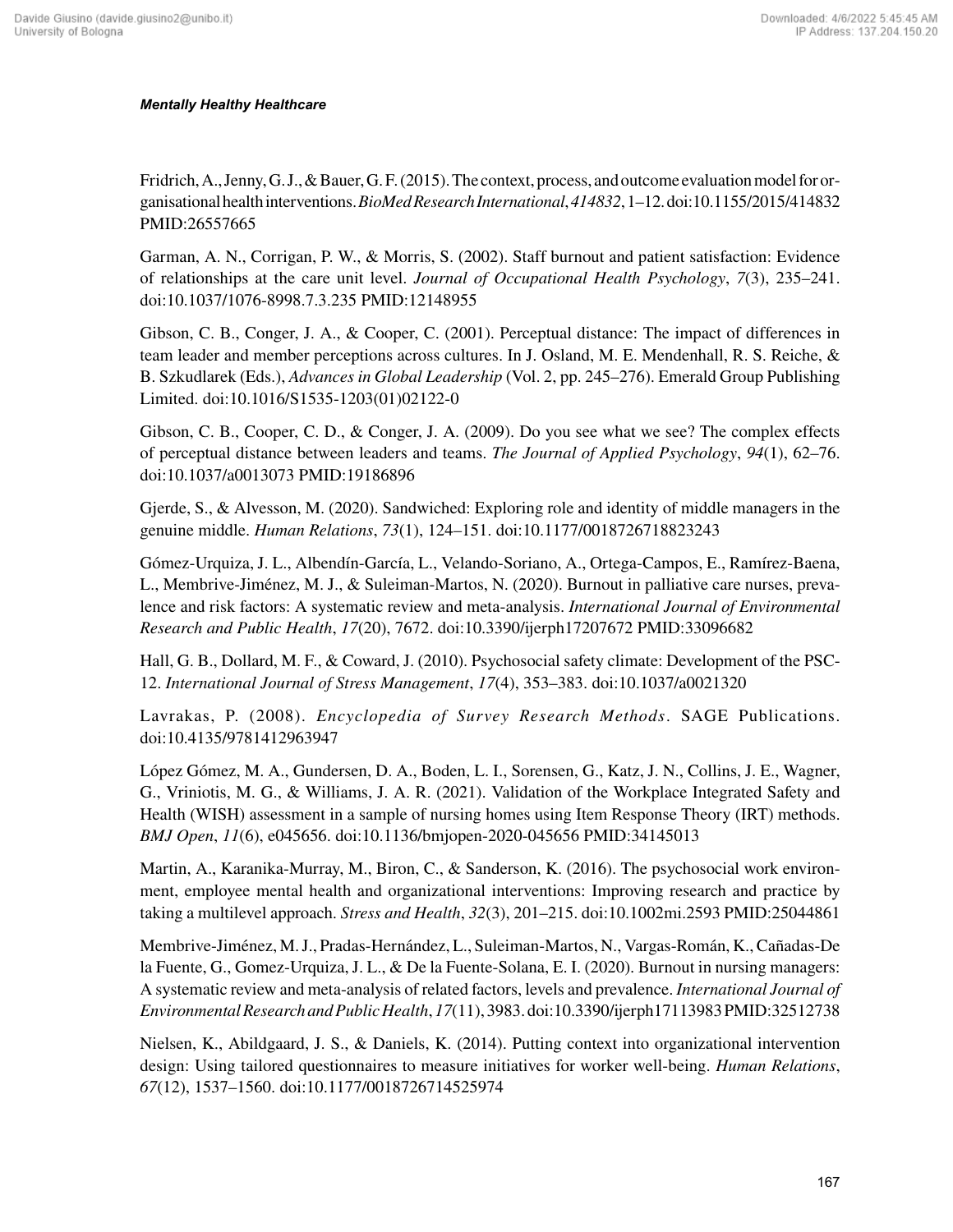Nielsen, K., Antino, M., Rodríguez-Muñoz, A., & Sanz-Vergel, A. (2021). Is it me or us? The impact of individual and collective participation on work engagement and burnout in a cluster-randomized organisational intervention. *Work and Stress*, *35*(4), 374–397. Advance online publication. doi:10.108 0/02678373.2021.1889072

Nielsen, K., & Christensen, M. (2021). Positive participatory organizational interventions: A multilevel approach for creating healthy workplaces. *Frontiers in Psychology*, *12*, 696245. doi:10.3389/ fpsyg.2021.696245 PMID:34262513

Nielsen, K., Nielsen, M. B., Ogbonnaya, C., Känsälä, M., Saari, E., & Isaksson, K. (2017). Workplace resources to improve both employee well-being and performance: A systematic review and meta-analysis. *Work and Stress*, *31*(2), 101–120. doi:10.1080/02678373.2017.1304463

Nielsen, K., Randall, R., Holten, A.-L., & González, E. R. (2010). Conducting organizational-level occupational health interventions: What works? *Work and Stress*, *24*(3), 234–259. doi:10.1080/0267837 3.2010.515393

Nielsen, K., Stage, M., Abildgaard, J. S., & Brauer, C. V. (2013). Participatory intervention from an organizational perspective: Employees as active agents in creating a healthy work environment. In G. Bauer & G. Jenny (Eds.), *Salutogenic Organizations and Change* (pp. 327–350). Springer. doi:10.1007/978- 94-007-6470-5\_18

Persson, R., Hansen, Å. M., Garde, A. H., Kristiansen, J., Nordander, C., Balogh, I., Ohlsson, K., Östergren, P.-O., & Ørbæk, P. (2012). Can the job content questionnaire be used to assess structural and organizational properties of the work environment? *International Archives of Occupational and Environmental Health*, *85*(1), 45–55. doi:10.100700420-011-0647-2 PMID:21573960

Peters, S. E., Nielsen, K. M., Nagler, E. M., Revette, A. C., Madden, J., & Sorensen, G. (2020). Ensuring organization-intervention fit for a participatory organizational intervention to improve food service workers' health and wellbeing: Workplace organizational health study. *Journal of Occupational and Environmental Medicine*, *62*(2), e33–e45. doi:10.1097/JOM.0000000000001792 PMID:31815814

Ramos, S., Costa, P., Passos, A. M., Silva, S. A., & Sacadura-Leite, E. (2020). Intervening on burnout in complex organizations – The incomplete process of an action research in the hospital. *Frontiers in Psychology*, *11*, 2203. doi:10.3389/fpsyg.2020.02203 PMID:33071844

Schaufeli, W. B. (2017). Applying the Job Demands-Resources model: A "how to" guide to measuring and tackling work engagement and burnout. *Organizational Dynamics*, *46*(2), 120–132. doi:10.1016/j. orgdyn.2017.04.008

Sim, J., & Waterfield, J. (2019). Focus group methodology: Some ethical challenges. *Quality & Quantity*, *53*(6), 3003–3022. doi:10.100711135-019-00914-5

Sorensen, G., Sparer, E., Williams, J. A. R., Gundersen, D., Boden, L. I., Dennerlein, J. T., Hashimoto, D., Katz, J. N., McLellan, D. L., Okechukwu, C. A., Pronk, N. P., Revette, A., & Wagner, G. R. (2018). Measuring best practices for workplace safety, health and wellbeing: The Workplace Integrated Safety and Health Assessment. *Journal of Occupational and Environmental Medicine*, *60*(5), 430–439. doi:10.1097/ JOM.0000000000001286 PMID:29389812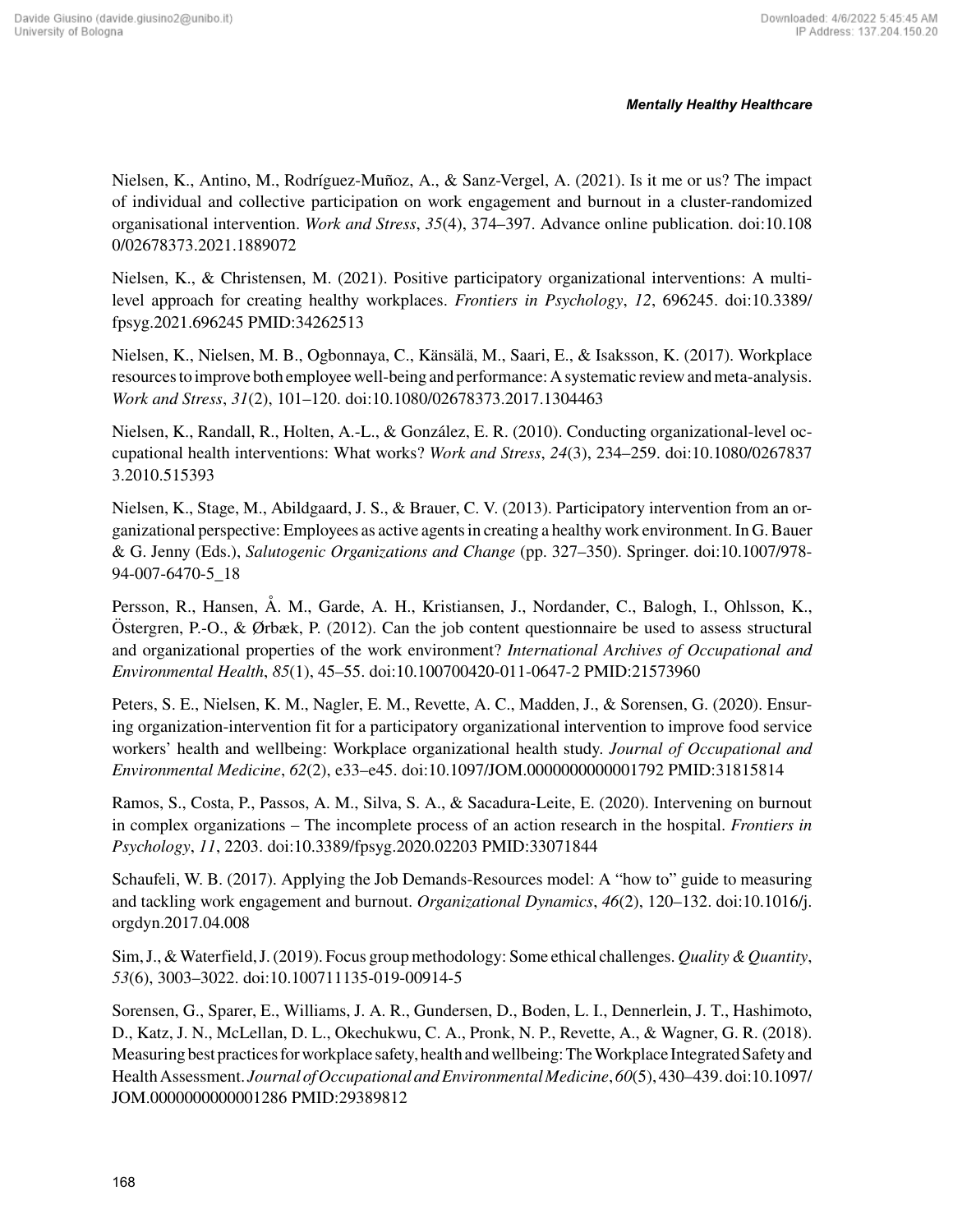Stone, A. A., Turkkan, J. S., Bachrach, C. A., Jobe, J. B., Kurtzman, H. S., & Cain, V. S. (2002). *The Science of Self-Report: Implications for Research and Practice*. Lawrence Erlbaum Associates.

Tafvelin, S., von Thiele Schwarz, U., Nielsen, K., & Hasson, H. (2018). Employees' and line managers' active involvement in participatory organizational interventions: Examining direct, reversed, and reciprocal effects on well-being. *Stress and Health*, *35*(1), 69–80. doi:10.1002mi.2841 PMID:30303299

Teo, S. T. T., Nguyen, D., Trevelyan, F., Lamm, F., & Boocock, M. (2021). Workplace bullying, psychological hardiness, and accidents and injuries in nursing: A moderated mediation model. *PLoS One*, *16*(1), e0244426. doi:10.1371/journal.pone.0244426 PMID:33417612

Teoh, K. R. H., Hassard, J., & Cox, T. (2020). Individual and psychosocial predictors of hospital doctors' work-related: A multilevel and moderation perspective. *Health Care Management Review*, *45*(2), 162–172. doi:10.1097/HMR.0000000000000207 PMID:29957704

Van den Broeck, A., De Cuyper, N., De Witte, H., & Vansteenkiste, M. (2010). Not all job demands are equal: Differentiating job hindrances and job challenges in the Job Demands-Resources model. *European Journal of Work and Organizational Psychology*, *19*(6), 735–759. doi:10.1080/13594320903223839

Vignoli, M., Nielsen, K., Guglielmi, D., Tabanelli, M. C., & Violante, F. S. (2017). The importance of context in screening in occupational health interventions in organizations: A mixed methods study. *Frontiers in Psychology*, *8*, 1347. doi:10.3389/fpsyg.2017.01347 PMID:28848468

Weick, K. E. (1995). *Sensemaking in Organizations*. Sage Publications, Inc.

# **ADDITIONAL READING**

de Lange, A. H., Løvseth, L. T., Teoh, K. R.-H., & Christensen, M. (2020). Editorial: Healthy healthcare: Empirical occupational health research and evidence-based practice. *Frontiers in Psychology*, *11*, 2236. doi:10.3389/fpsyg.2020.02236 PMID:33178057

Demerouti, E., Bakker, A. B., Nachreiner, F., & Schaufeli, W. B. (2001). The job demands-resources model of burnout. *The Journal of Applied Psychology*, *86*(3), 499–512. doi:10.1037/0021-9010.86.3.499 PMID:11419809

Hsieh, H.-F., & Shannon, S. E. (2005). Three approaches to qualitative content analysis. *Qualitative Health Research*, *15*(9), 1277–1288. doi:10.1177/1049732305276687 PMID:16204405

International Labour Organisation. (2020). *Workplace Well-Being*. Retrieved from: [https://www.ilo.org/](https://www.ilo.org/safework/areasofwork/workplace-health-promotion-and-well-being/WCMS_118396/lang--en/index.htm) [safework/areasofwork/workplace-health-promotion-and-well-being/WCMS\\_118396/lang--en/index.htm](https://www.ilo.org/safework/areasofwork/workplace-health-promotion-and-well-being/WCMS_118396/lang--en/index.htm)

Juniper, B. (2011). Defining employee wellbeing. *Occupational Health*, *63*(10), 25.

LaMontagne, A. D., Martin, A., Page, K. M., Reavley, N. J., Noblet, A. J., Milner, A. J., Keegel, T., & Smith, P. M. (2014). Workplace mental health: Developing an integrated intervention approach. *BMC Psychiatry*, *14*(1), 131. doi:10.1186/1471-244X-14-131 PMID:24884425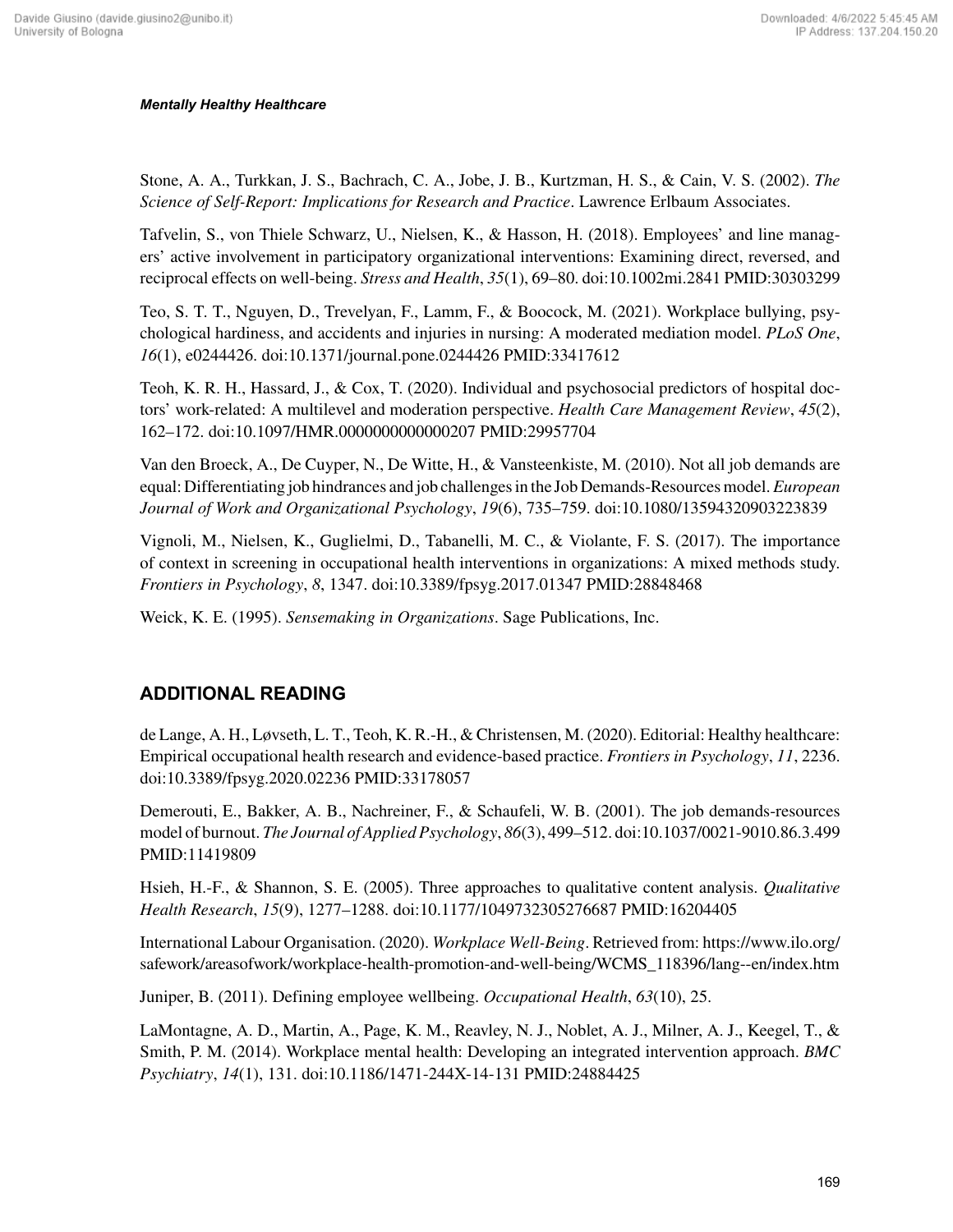Maassen, S. M., van Oostveen, C., Vermeulen, H., & Weggelar, M. (2021). Defining a positive work environment for hospital healthcare professionals: A Delphi study. *PLoS One*, *16*(2), e0247530. doi:10.1371/ journal.pone.0247530 PMID:33630923

Salanova, M., Llorens, S., Cifre, E., & Martínez, I. M. (2012). We need a HERO! Toward a validation of the Healthy and Resilient Organization (HERO) model. *Group & Organization Management*, *37*(6), 785–822. doi:10.1177/1059601112470405

Søvold, L. E., Naslund, J. A., Kousoulis, A. A., Saxena, S., Qoronfleh, M. W., Grobler, C., & Münter, L. (2021). Prioritizing the mental health and well-being of healthcare workers: An urgent global public health priority. *Frontiers in Public Health*, *9*, 679397. doi:10.3389/fpubh.2021.679397 PMID:34026720

Taris, T. W., & Schaufeli, W. B. (2016). The Job Demands-Resources model. In S. Clarke, T. M. Probst, F. Guldenmund, & J. Passmore (Eds.), *The Wiley Blackwell Handbook of the Psychology of Occupational Safety and Workplace Health* (pp. 157–180). John Wiley.

World Health Organization. (2018). *Mental Health: Strengthening Our Response*. Retrieved from: [https://](https://www.who.int/news-room/fact-sheets/detail/mental-health-strengthening-our-response) [www.who.int/news-room/fact-sheets/detail/mental-health-strengthening-our-response](https://www.who.int/news-room/fact-sheets/detail/mental-health-strengthening-our-response)

# **KEY TERMS AND DEFINITIONS**

**Bottom-Up Decision-Making:** A type of organizational decision-making process whereby employees are seen as key informants about working conditions as well as active actors able to change their workplace environment. As such, employees are directly involved and called to participate in, contribute to, and influence the decision-making process itself.

**IGLO:** Ecological model of mental health in the workplace. The model posits that sources of mental health and well-being at work exist at five different levels, namely the individual (I), the group or work team  $(G)$ , the leader  $(L)$ , and the organization  $(O)$ .

**Job Demands:** The physical, social, or organizational job aspects requiring sustained physical or psychological effort and costs, which have a detrimental effect on employees' well-being and job performance.

**Job Resources:** The physical, psychological, social, and organizational aspects of a job that can help employees achieve work goals, which can boost employees' well-being and job performance and buffer the detrimental effect of job demands.

**Mental Health:** A state of well-being in which an individual realizes his/her own abilities, can cope with the everyday stresses of life, can work productively, and can contribute to his/her community. Mental health is an integral and essential component of health, which is a state of complete physical, mental, and social well-being and not merely the absence of disease or infirmity. Mental health is more than just the absence of mental disorders or disabilities.

**Needs Assessment:** Data collection process aimed to identify organizational needs in terms of workrelated mental health, and to select tailored interventions addressing the satisfaction of those needs subsequently.

**Personal Resources:** The physical or psychological aspect of an individual that can help achieve work goals, well-being, and performance.